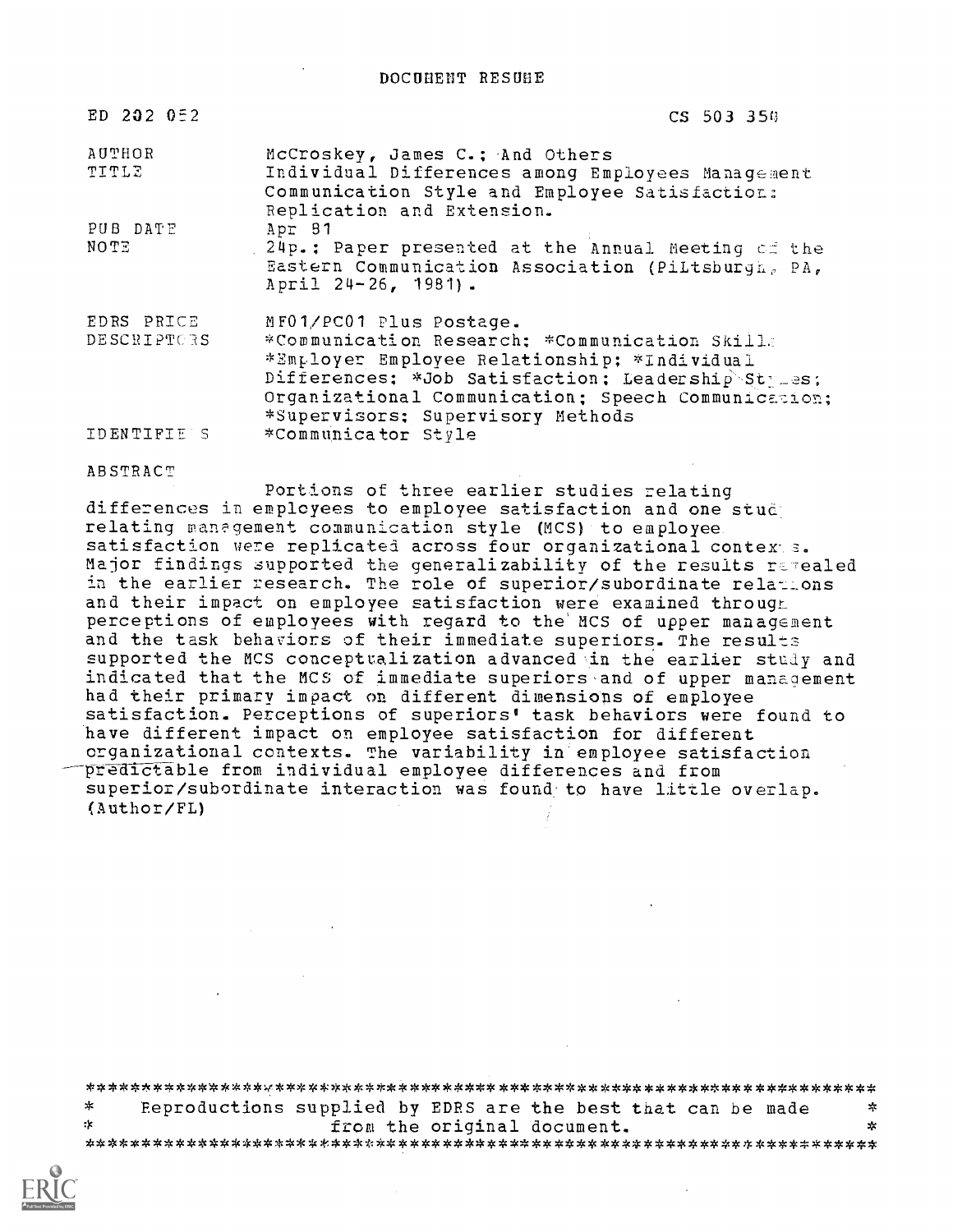| Universitete<br>NAT LOAD VS<br>EDU<br><b>SAME</b><br>$\frac{1}{2}$ $\frac{d}{dx}$ T)<br>$\mathbf{f}$ | <b>DE EDUCATION</b><br><b>JF EDUCATION</b><br>- 3 IM CEMATION<br>- 101<br>entry teprocriticad or |
|------------------------------------------------------------------------------------------------------|--------------------------------------------------------------------------------------------------|
| o.<br>A.<br>à.<br><b>Last and</b><br>×.                                                              | 171 - H or mizati n<br>ade to improve                                                            |
| τF<br>÷.<br>×,<br>×                                                                                  | ed mit i lager,<br>niemt en lillare, d                                                           |

 $\Xi\mathrm{E}$ 

# INDIVIDUAL DIFFERENCES AMONG EMPLOYEED MANAGEMENT COMMUNICATION STYLE AND EMPLE

SATISFACTION REPLICATION AND EXTENSION

> James C. McCroske-Virginia P. Richmond Leonard M. Davis

Speech Communication Department West Virginia University Morgantown, WV 26506  $304 - 293 - 3905$ 

| एक पर<br>N. | u ba<br>神盗物的名               | <b>DUCE THIS</b><br>ANTED BY TH |  |
|-------------|-----------------------------|---------------------------------|--|
|             | uman Ck i <u>McChi</u> ikey |                                 |  |
|             |                             |                                 |  |

 $TC = -$ 23A) **ESOURCES**  $W \approx$ TE - ERIC)."

 $\alpha = \alpha_{\rm min}$ 

 $\overline{z}$ 

de es  $\epsilon = 1/3$ 

 $TV$   $\cdot$   $rs$ .

md and

of upper

 $:$  satisi ferent

vari-

differund to

 $r$ ances

the.

he two

 $\downarrow$   $z \gamma$  pr

 $\chi(\tau)$ 

#### Abstract

Portions of three previous studies (Falcione, McCroskey & D Hurt & Teigen, 1977; and Richmond & McCroskey, 1979) relating ind differences in employees to employee satisfaction and one study ( McCroskey, 1979) relating Management Communication Style to emplo faction were replicated across four organizational contexts. Maj were supportive of the generalizability of the results observed i vious studies. The interface of superior-subordinate relations and impact on employee satisfaction were examined through perceptions of with regard to the Management Communication Style of upper manage task behaviors (supervision and administration) of their immediate Results were supportive of the MCS conceptualization advanced by McCroskey (1979) and indicated that MCS of immediate superior and management had their primary impact on different dimensions of e: faction. Perceptions of superiors' task behaviors were found to impact on employee satisfaction for different organizational con ability in employee satisfaction predictable from individual emp. ences and that predictable from superior-subordinate interface was have little cyerlap. It is recommended that both the individual (trait) and superior-subordinate interface (situational) approach study of communication in organizational contexts be continued s. t. generate independent predictions of unique variance.

Competitively selected paper presented at the Annual Eastern Communication Association Convention, Pitcsburgh, PA, April, 1981, (Tep V).

 $55035$ 

 $\sim$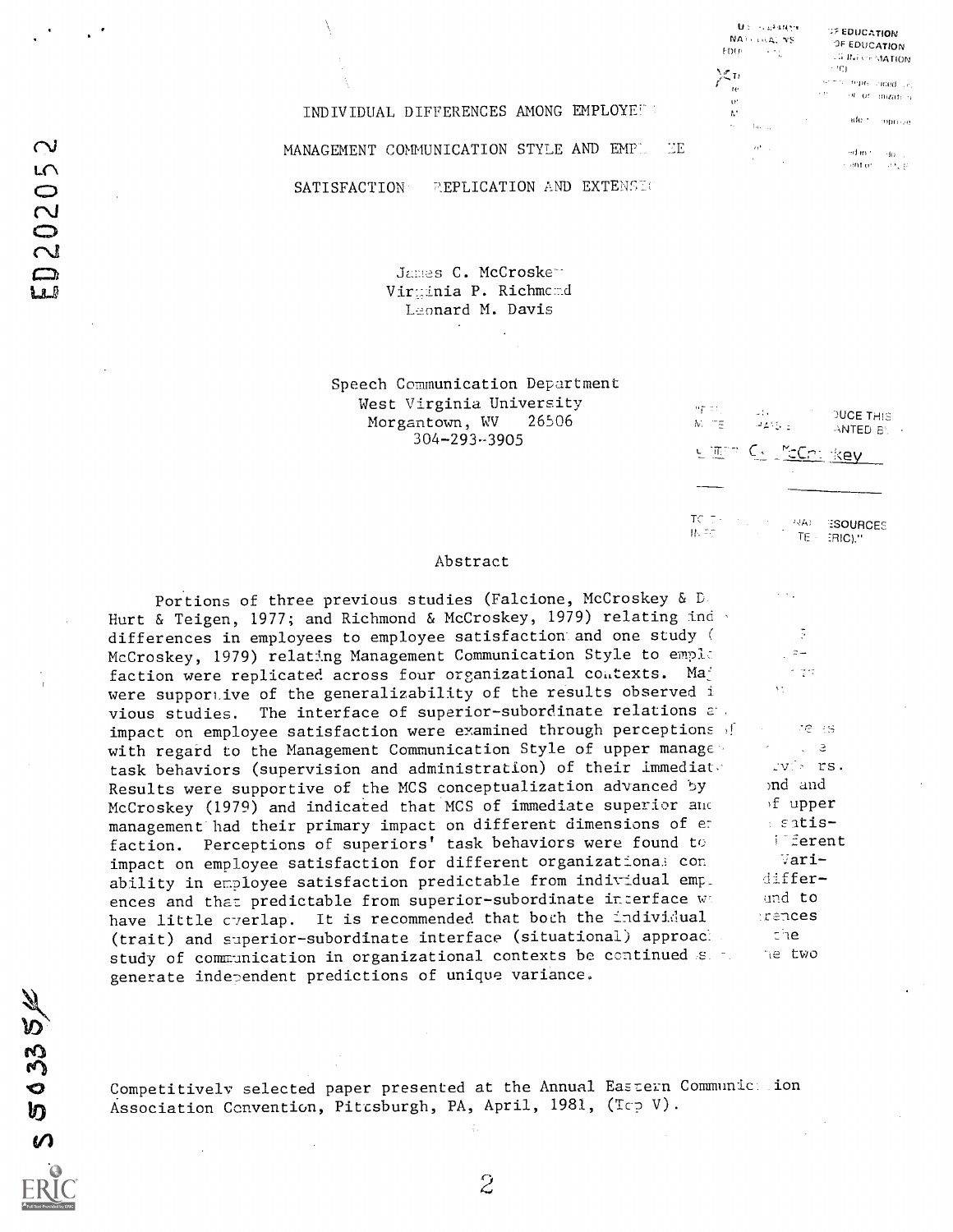#### INDIVIDUAL DIF RENCES AMON BMF DYEES, . IAGEMENT COMMUI MATION STYLE ANI EMPLOYEE ATISFACTION: LEPLICATION A E TEMSION

| $\sim 10^4$                                                                                                                                                                                                                                 | atisfaction has<br>body of literature indicates has aployee               |
|---------------------------------------------------------------------------------------------------------------------------------------------------------------------------------------------------------------------------------------------|---------------------------------------------------------------------------|
| Figure 10 mm                                                                                                                                                                                                                                | ser of scholars in a wide warders and isotplies of over half              |
| <b>1997年4月</b>                                                                                                                                                                                                                              | proock, 1935; Roetl Hsberger & Milkion, 198<br>Morse, 1953;               |
| a d <del>e la</del> provincia de la provincia de la provincia de la provincia de la provincia de la provincia de la provin<br>Al mangola de la provincia de la provincia de la provincia de la provincia de la provincia de la provincia de | cke, $1969$ ; Falcions $1974$ ; Falsiers McC same<br>$\sim$ & Daly, 1977; |
| i lolm li                                                                                                                                                                                                                                   | say, 1979). Despita this prolimant con the sarch, there is                |
| Littl. Sam                                                                                                                                                                                                                                  | as to the causes or the nature of this service tion.                      |
| and the file and                                                                                                                                                                                                                            | informe research to dote has been coronavely<br>the relation-             |
| $\sinh p$ $\cdots$                                                                                                                                                                                                                          | Where satisfaction and productivity when will have been                   |
| nixed a man                                                                                                                                                                                                                                 | a midicating a position relationship (e.g.,<br>unnatte, Campbell          |
| a James S                                                                                                                                                                                                                                   | $\sim$ acke, 1969; King, $\sim$ 70) and some family $\sim$ and such a     |
| relation shi                                                                                                                                                                                                                                | Brayfield & Corchatt, 1955; Vrosn<br>$\cdot$ ). At best, the              |
| researd ma                                                                                                                                                                                                                                  | us to conclude that employee satisfa<br>for hay increase                  |
| prod: " it                                                                                                                                                                                                                                  | tob performance under some circumstances<br>$\alpha$ sume types of        |
| organ dia                                                                                                                                                                                                                                   | s rilationship to<br>That contingencies must be present for the           |
| exis: have                                                                                                                                                                                                                                  | be determined.                                                            |

a ssociation between satisfaction and productivity remains , is substantial evidence to suggest that emplote satisfaction  $\mathbb{C} \mathbf{n}$ C $\mathbb{C}$  and is for it me. Salated to absenteeism and turnover rat (e.g. Daly & Hamblin, mgblood, 1975). The theoretical explanation for this associ- $196 \sim 10^{11}$  M  $^{-11}$ atic ...=-happy employees will want to come -> work and it will take more in job to meto quit or to take another position. A possible explanation for the lack a similar association between satisfultion and productivity is that while iderately satisfied employees may be more productive than iiss isfied: ployees, extremely satisfied employees may form the type of work grous and an the "happiness for lunch bunch" (Mauroskey, Larson & Knapp,  $197$ and be serie of a social group than a work group, hence lowering productiv: in the event, it would appear that the compared both researchers and is with employee satisfaction is not misplaced. Even if dissatisfied  $\text{man}$ :  $em:$ Bes are not less productive, they are likely be increase problems with absent seism and turnover, both of which are costly to organizations both in cerms of finances and managerial effort.

### Jomm mication and Satisfaction

I number of variables operating within the or inizational setting have ser found to impact employee satisfaction. Many if these have, at most, a angential relationship to communication among employees or between superiors nd aubordinates. Notable examples include working conditions (Roethlisberger Dickson, 1939), job enlargement (Argyris, 1964), benrichment (Herzberg, 56), and organizational innovativeness (Hurt & Tellen, 1977). Thus, it is car that communicative relationships are not the entry, and possibly are not aren the most important, determinates of employee samisfaction. Nevertheless, redearch has indicated that communicative relationships do predict meaningful va ance in employee satisfaction across a wide range if organizations.

Previous research which has examined the role of communication in predicting employee satisfaction can be divided into two primary categories: 1) research which has been directed toward individual differences in employees that are associated with variance in communicative behavior and 2) research thich has been directed toward the communicative interface between superiors and subordinates.<sup>1</sup>  $\mathbf{F}(\mathbf{x})$  $\sim$   $^{-1}$ 



 $\mathcal{S}^{\perp}$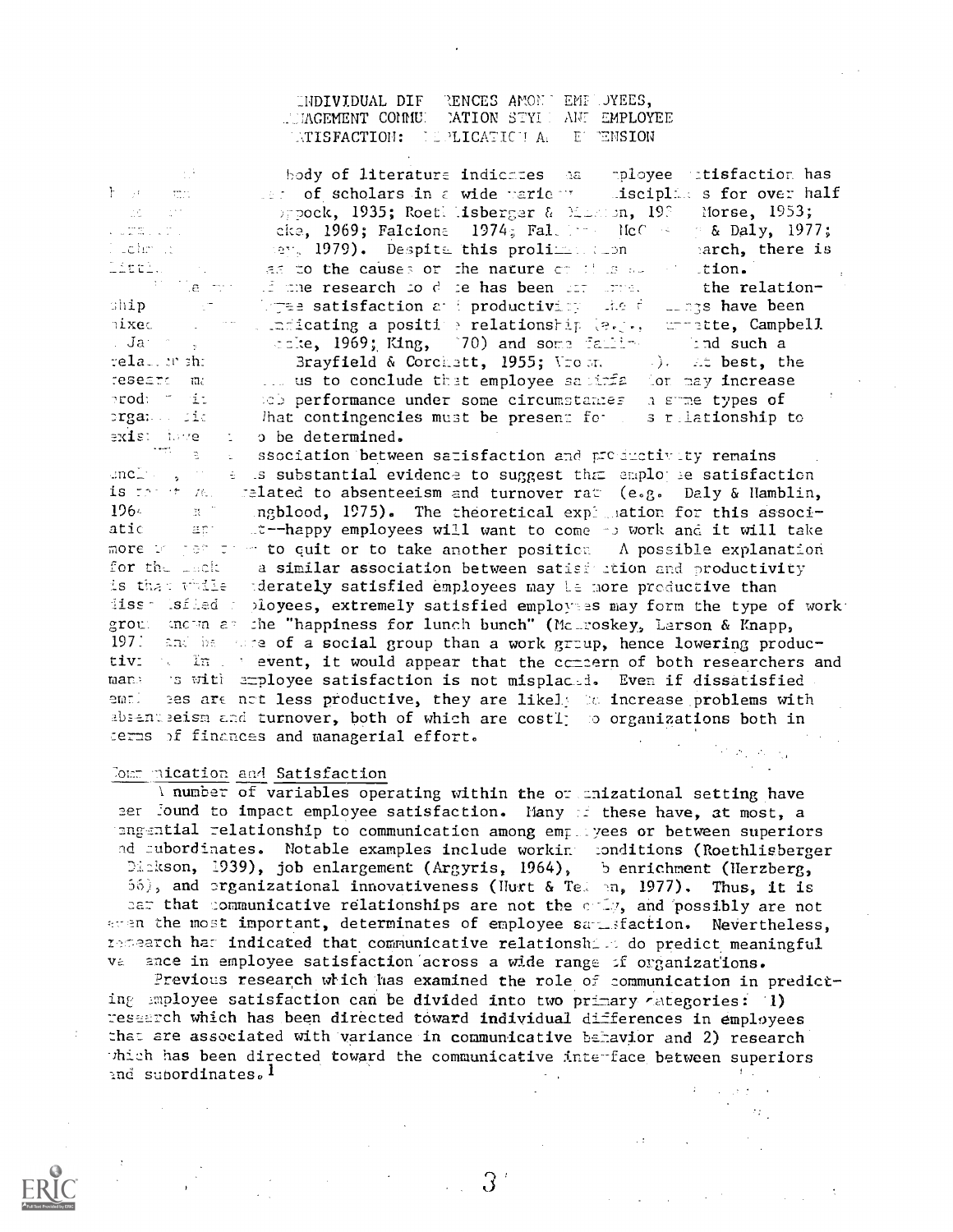|          | The sent rese         | is effort was deligned to replicate an           | ad sorie of l |
|----------|-----------------------|--------------------------------------------------|---------------|
|          | the previous research | rts which have so wht to link commun.            | Lon variables |
|          | with employee satisfa | . Specifical , the present research chained both |               |
|          | individent infierence | Lables, which we been linked with a maicarion    |               |
| b havic  | sat <b>i</b> sfac     | and decision aking and communicati arityle of    |               |
| t period |                       |                                                  |               |

vid Difference. htisfaction I  $\frac{C}{C}$  and decades  $\pi$  re  $\sim$  arch reported by personality psychmomists Í. a meople differ g: 1y in the way they respond to stimula in their all other factors in an organizational setting sering Thus, et al. Ċ ∵:ant (a high aly occurrence), we should expect inferential m among employ a with differing personalities. In addition, it is mut people wit . If ming personalities will impact the moork environteir superiors in to orkers) in ways that can alter that cown level of stion.  $\pm 1$ loying these two assimptions, researchers have isolated several.  $i$ . difference variation related to communication and examined their

ton with employe wrisfaction. Three which have been found to  $30<$ reaningful varia in satisfaction in an organizational setting are veness, communi in apprehension, and tolerance for disagreement. rdé l veness, communi tet -

ponstruct of innovativeness was drawn from the ovat**iveness.** 2 earch on diffusion c movations and operationalized by Hurt, Joseph, and the 177). Innovative is represents the degree to which an individual is ilang to accept chang an the environment. Previous research has indicated at a person's level c innovativeness is associated not only with their orifations toward communication but also their level of satisfaction, at least . some organizational contexts (Hurt & Teigen, 1977; Richmond & McCroskey, 1000; Witteman & Anderson, 1976). Two research questions were posed for this Investigation:

- $Q_1$  Is innovativeness predictive of employee satisfaction across varying organizational contexts?
- Q<sub>2</sub> With other individual difference variables and superior-subordinate relationship variables controlled, does innovativeness predict unique variance in employee satisfaction?

Communication Apprehension. Communication apprehension refers to the fear or anxiety associated with either real or anticipated (oral) communication with another person or persons (McCroskey, 1970, 1977, 1978). Previous research has indicated that communication apprehension can have a major impact on human behavior (cf. McCroskey, 1977), particularly in an organizational environment (NcCroskey & Richmond, 1979). Communication apprehension has been found to be negatively associated with employee satisfaction, at least in some organizational contexts (Falcione, McCroskey & Daly, 1977). Two research questions were posed for this investigation:

- Q<sub>3</sub> Is communication apprehension predictive of employee satisfaction across varying organizational contexts?
- With other individual difference variables and superior-subordinate  $Q_{\mathbf{A}}$ relationship variables controlled, does communication apprehension predict unique variance in employee satisfaction?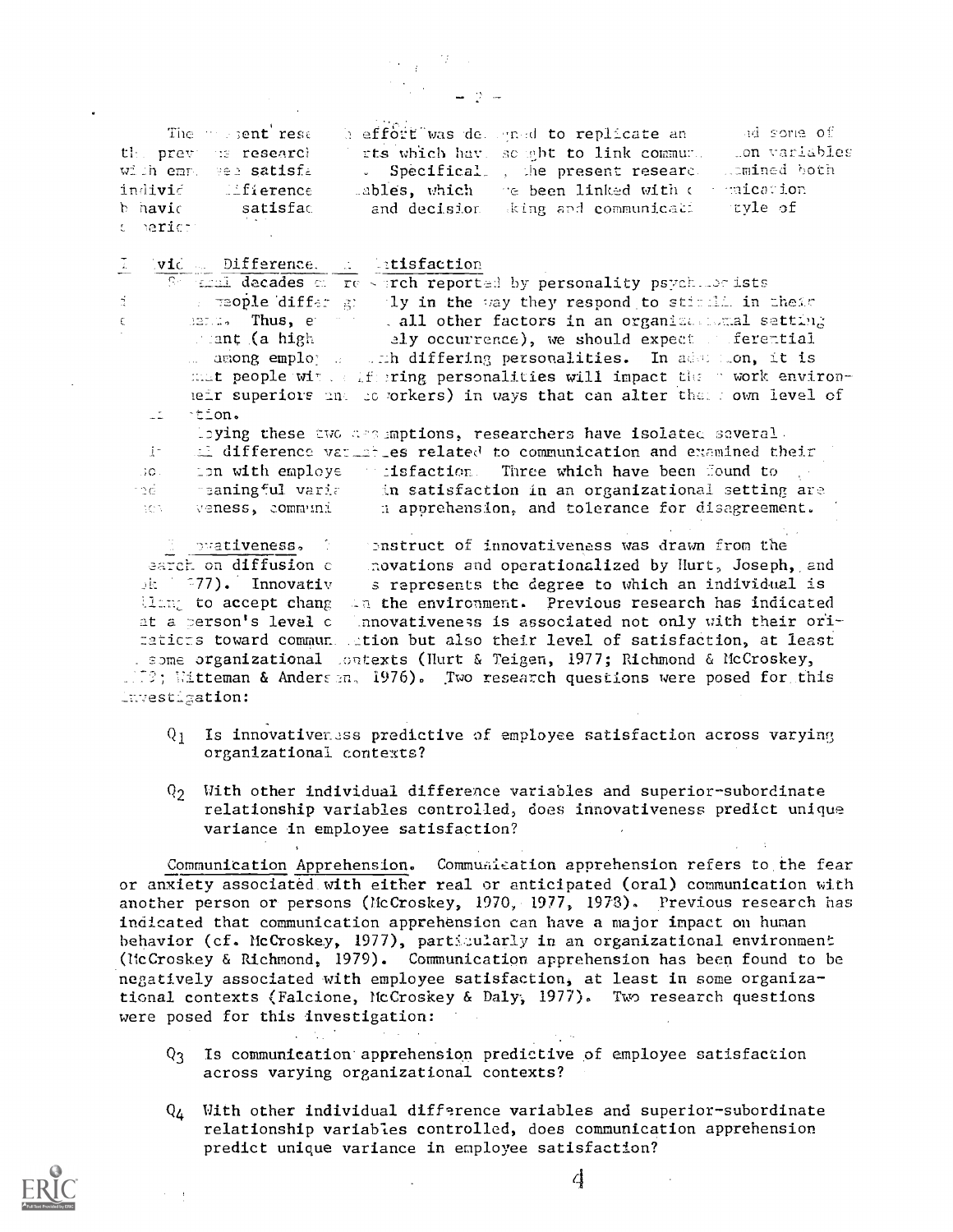Tolerance for Disagreement. Tolerance for assureement was conceptualized and operationalized by P. Knutson, McCroskey, T. Inteson & Hurt (1979). It is viewed as a continuum representing an individual's willingness to accept disagreement with another on substantive or procedural matters before moving While researth in this into a state of conflict with the other individu. ce for disagree ant is area is limited, results have indicated that tol. associated both with other communication orienta . s and with end whe satisskey, 1979). 7 research faction (F. Knutson, et. al., 1979; Richmond S.i. questions were posed for this investigation:

- Q5 Is tolerance for disagreement prediction of maployee satisfaction across varying organizational contexts
- $Q_6$  With other individual difference variance and superior-subordinate relationship variables controlled, doe : lerance for disagreement predict unique variance in employee sacial action?

It was recognized at the inception of this repearch that the choice of these three individual difference variables re resented neither the full range of personality variability nor a representativ sample of such v riability. Rather these three variables were chosen becat a they had been depostrated in previous research to be associated with both c umunication orientations and employee satisfaction. Although this selecti process preclude. any generalization to the association between overall personality and emplomee satisfaction, it did permit us to seek at least a tentative answer to the following research question:

To what degree are a combination of communication-related individual  $Q_{\mathbf{Z}}$ difference variables predictive of employse satisfaction?

### Superior-Subordinate Relationships and Satisfaction

The communicative relationship between superior and subordinate has considerable potential to impact the satisfaction of both. Communication is the vehicle for dissemination of information, instructions, and (possibly most important) affect. The importance of a positive communicative relationship between superior and subordinate is not at question here, its importance has been demonstrated in many previous studies (cf. Daly, McCroskey & Faicione, 1976; Falcione, McCroskey & Daly, 1977). The concern of the present investigation is superior behavior that may impact that relationship. Specifically, our concern was directed toward a superior's decision-making and communication. style and the emphases the superior places on supervisory and administrative behavior.

Hanagement Communication Style. The Management Communication Style (NCS) construct advanced by Richmond and McCroskey (1979) is based on the earlier work of Tannenbaum and Schmidt (1958) and Sadler (3970). The originators of the MCS construct argue that certain communication behaviors are necessarily associated with certain approaches to decision-making. Thus, the selection of a style of decision-making will define to a major extent the communicative relationship between superior and subordinate. MCS is viewed as a continuum from an extreme "boss centered" or "Teil" approach to an extreme "subordinate centered" or "Join" approach. At the "Tell" end of the continuum, the communication primarily is downward, uni-directional, and noninteractive. At the other end of the continuum the communication primarily is horizontal, bi-directional, and highly interactive. Although MCS is viewed as falling on a continuum, there are four major points identified on the continuum, representing increasing levels of subordinate interaction with superior: Tell,

5

 $-3 -$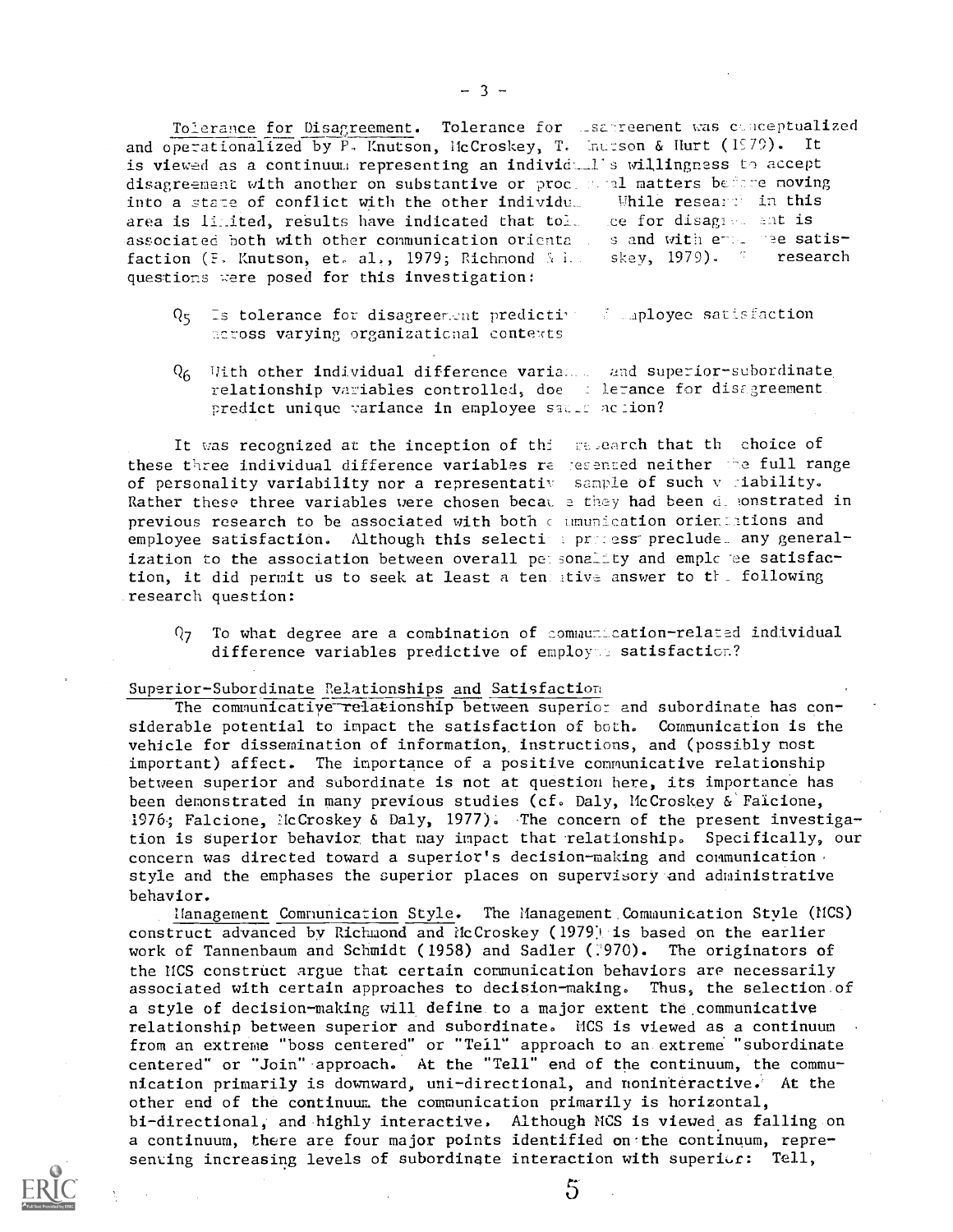Sell, Con. ... and Join. (For a full enunciation of the MCS construct, see Richmond' M.:.. ... Croskey, 1979).

Base. : earlier work examining employee involvement in decision making, Richmond  $\equiv$  :  $\pm$   $\infty$  (1979) hypothesized that subordinates who perceived their super manner as employing a MCS that was more subordinate-centered would be more satifflue than other employees. Their results supported the hypothesis within the consext of educational organizations, the only subordinate population studied. Thus, a major research question posed for this study was:

 $Q_8$  is the relationship between MCS and employee satisfaction stross varying organizational contexts?

MCS of Superior's Superiors. An important element in the original MCS construct was not addressed empirically by Richmond and McCroskey (1979). They note that the choice of decisionmaking style, hence MCS, in not always left to the individual superior. As they state,

 $\Box$  important implication of the above management styles is the :Lommunication styles that are imposed by the management style \_:nosen. Clearly, if all decisions are made above a manager, he or she can only choose a Tell or Sell style, which would restrict the communication styles available for use. However, if the manager is given a great deal of autonomy, suggesting a Consult or Join style above, he or she has great flexibility in selecting a MCS for interface with employees. Thus  $\ldots$ MCS is a function of a communication style preference of a manager and the management style imposed on the manager from above. (p. 363)

Richmond and McCroskey (1979) do. not say whether they believe subordinates are able to make a clear distinction between whether their superior is behaving in a certain way through free choice or because of directives from above. If such a clear distinction can be made by subordinates, perceptions of a superior's MCS and the MCS of upper management may be independent predictors of employee satisfaction. If, however, subordinates see their superior's behavior simply as a reflection of upper management, the MCS of upper management may serve as a powerful mediator of any relationship between supervisor MCS and employee satisfaction. Thus, the following research questions were posed:

- Q9 To what degree are subordinate's perceptions of their supervisor's MCS and the MCS of upper management related?
- $Q_{10}$  What is the relationship between the MCS of upper management and employee satisfaction across varying organizational contexts?

Supervision and Administration. The term "superior" has been employed in this report to refer to a person holding the position in the organization immediately above the employee under study. Within a larger management context, such individuals may function primarily as supervisors, they may function; primarily as administrators, or their task behaviors may reflect both functions, to varying degrees. As conceived here, a superior who functions primarily,as a supervisor is in a position to enjoy much greater oral communicative contact with the subordinate than is the superior who functions primarily as an administrator. The reverse pattern is more likely with regard to written communicative contact. Let us clarify the distinction we are making:

 $6 \epsilon$ 



- 4 -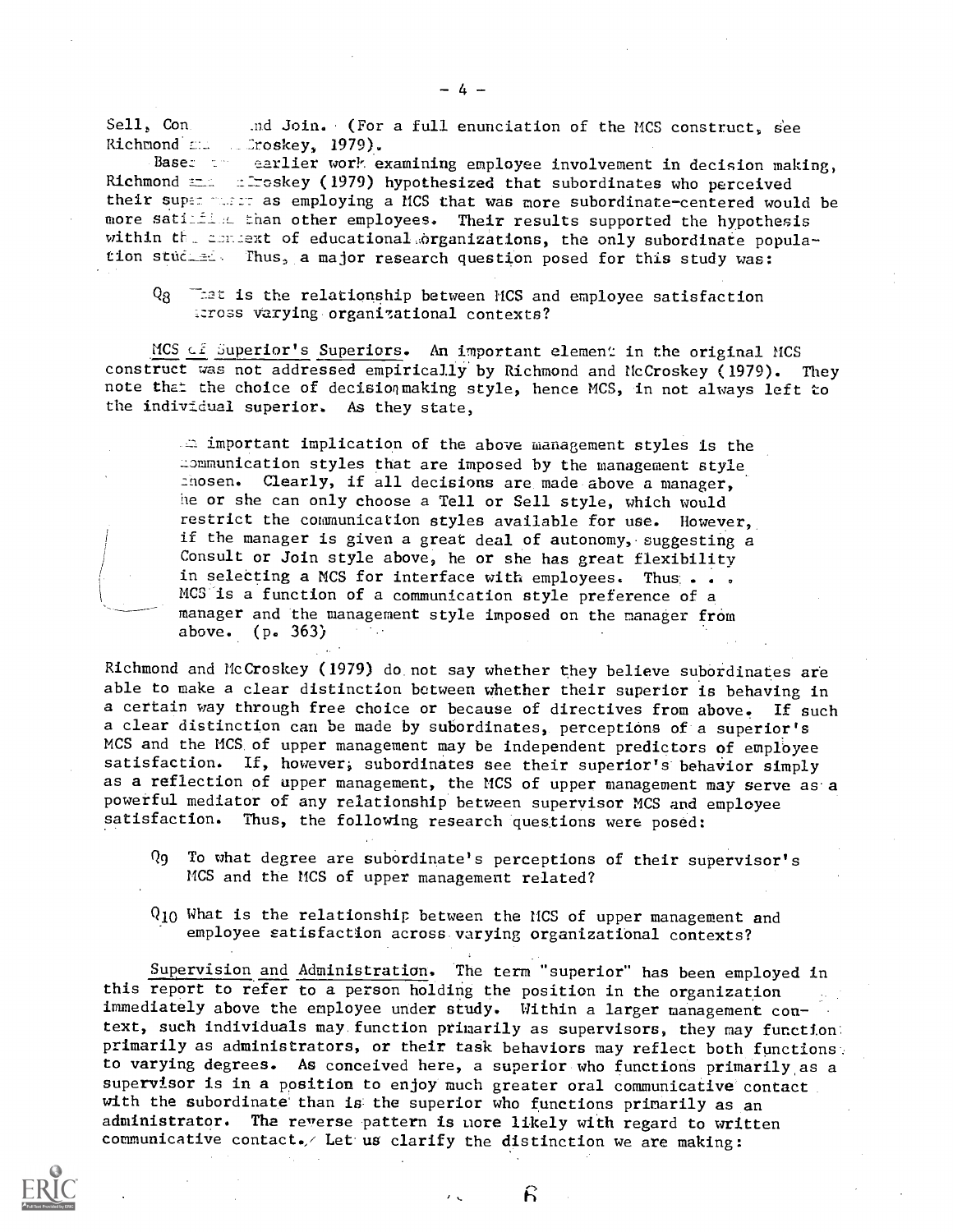Supervisor--An individual who has frequent personal contact with the subordinate. This contact may include any or all of the following: observation of the subordinate's work,. communication of orders or policy, enforcement of policy, assistance with subordinate's work, resolution of subordinate's problems in the work environment.

Administrator--An individual who is primarily responsible for facilitating the operation of the organization. This may include any or all of the following: budget planning, policy planning, hiring, development and maintenance of facilities, delegation of authority, structuring of units or departments, and maintaining relationships with individuals and agencies outside the organization.

Viewed from this vantage point, we believe a superior who functions prinarily as a supervisor is in a position to impact the subordinate's satisfaction as a function of her/his MCS far more than the superior who is primarily involved in administrative tasks without clear, immediate impact on the employee. Consequently, the following research question was advanced:

 $Q_{11}$  To what extent do the subordinate's perceptions of the superior's task behaviors (supervisory or/and administrative) mediate the relationship between the superior's MCS and employee satisfaction?

**METHOD** 

Samples There were four samples employed in this investigation. The first sample consisted of 250 public school, elementary and secondary, teachers (190 females, 60 males) representing 39 school districts in Florida, Georgia, Maryland, Ohio, Pennsylvania, Virginia, and West Virginia. Participation was a result of being enrolled in a graduate class (six different courses offered in six different areas, enrollment voluntary) entitled "Communication in the Educational Organization". The second sample consisted of 45 supervisors in a product-based manufacturing organization. The company manufacturers faucets, tubing, bathroom and kitchen acCessories, The third sample consisted of 23 service employees of the state of. Pennsylvania. They Were employed by the parks board, water board, aviation centers, criminal justice department, and state nursing and mental health facilities. All were supervisors who were responsible for state funded activities and'had several subordinates under them. The fourth sample consisted of 102 subjects who were bank managers, cashiers; and upper management employees in the federal reserve system in the state of Virginia. The sample did not include tellers or accountants. All subjects were responsible for at least 15 subordinates. Participation of the subjects from samples 2, 3, and 4 was a result' of being voluntarily enrolled in communication workshops directed by one of the authors.

As noted above, the samples employed were highly diverse, both in size and function. The first sample, teachers, represents employees near the bottom of the organizational ladder. Employees in the other samples represented middle to upper levels of management. The first sample was predominately female, the o her three samples were predinately male. As we will indicate below, these sample differences are extremely important to the interpretation of the results of this investigation.'



 $\ddot{\phantom{a}}$ 

 $-5 -$ 

ry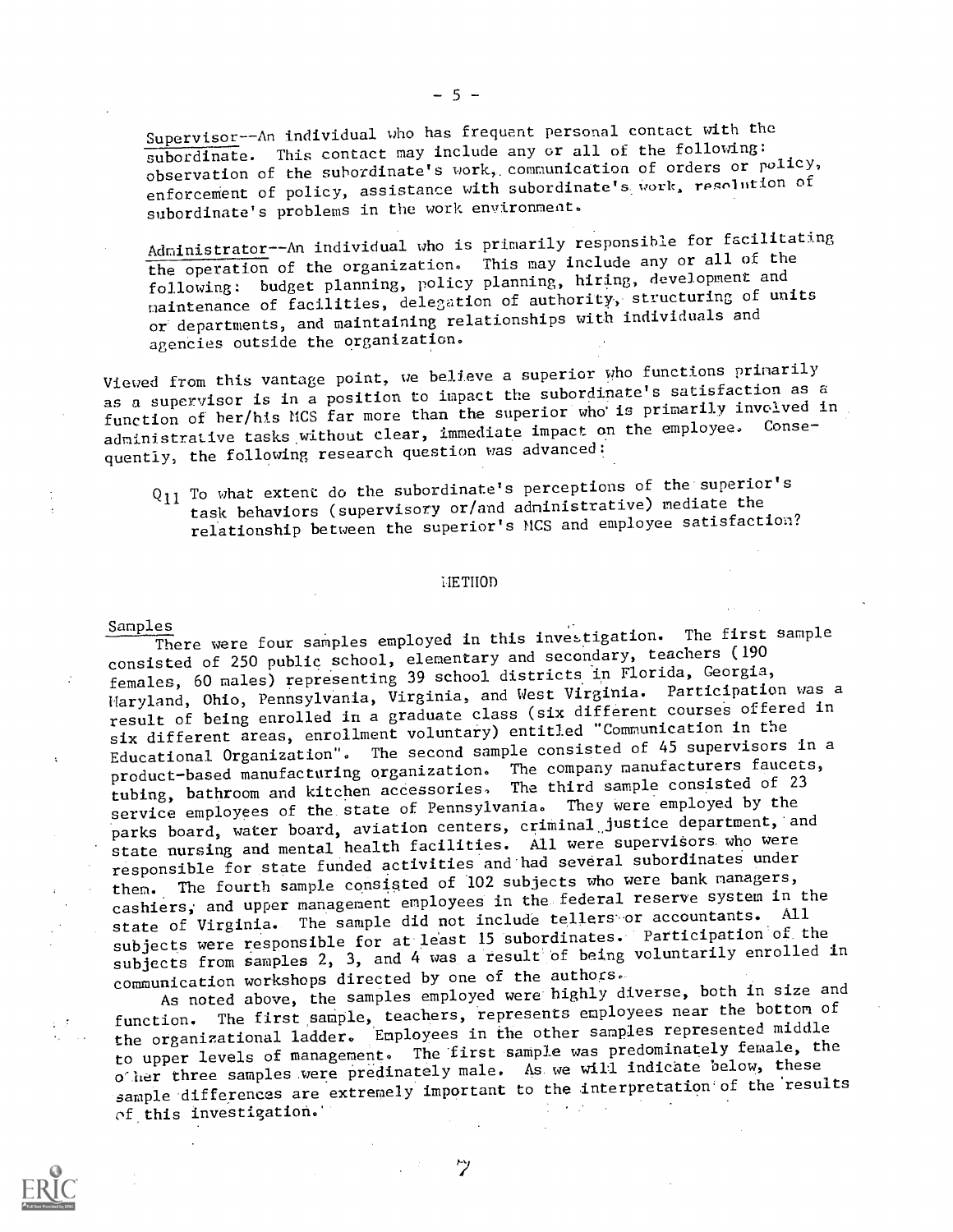Measurement

The following instruments were employed to measure the variables included in this investigation:

Employee Satisfaction - The multiple factor approach was employed to measure employee satisfaction. The Job Descriptive Index (JDI) developed by Smith, Kendall and Hulin (1969) was employed. The JDI measures five dimensions of satisfaction: supervision, work, pay, promotion, and co-workers. Previous studies have revealed the JDT to be a factorially stable instrument with good reliability (Smith, et al., 1969; Falicone, et al., 1977; Hurt & Teigen, 1977; Richmond & McCroskey, 1979). Previously observed internal reliabilities have been satisfactory, eg., supervision, .92; work, .80; pay, .86; promotions, .80; and co-workers, .85. These reliabilities were obtained by deleting 14 of the 72 items with a lower than .50 item-total correlation and by deleting items which had face-validity problems (i.e. hot) (Richmond & McCroskey, 1979). In the present study, the same scales were used as were employed in the Richmond and McCroskey (1979) study. The obtained factor structures were virtually identical to those obtained in previous research.

Tolerance for Disagreement - The 20-item Tolerance for Disagreement scale (TFD) developed by P. Knutson, McCroskey, T. Knutson, and Hurt (1979) was employed to measure the employees' tolerance for disagreement. The obtained reliability for the TFD scale was .90 in a previous study (Richmond & McCroskey, 1979). Innovativeness - The 20-item Innovativeness Scale (IS) developed by Hurt, Joseph, and Cook (1977) was employed to measure an individual's perceived innovativeness. Previous research has reported a .93 internal reliability estimate for the IS (Richmond & McCroskey, 1979).

Communication Apprehension - The 25-item Personal Report of Communication Apprehension (PRCA) developed by McCroskey (1970; 1978) was employed to measure an employee's level of apprehension about communication. Previous research has indicated internal reliability estimates of .90 or better for the PRCA (McCroskey, 1978).

Management Communication Style - The Management Communication Style instrument (MCS) developed by Richmond and McCroskey (1979) was employed. It is a 19-point continuum ranging from Tell (10), through Sell (16), through Consult (22), to Joi<sup>6</sup> (28). Subjects in this study were asked to circle on the continuum the MCS (1) "under which you work" and (2) "the MCS at the top of your organization". Test-retest reliability for the MCS was .85 in a previous investigation (Richmond & McCroskey, 1979).

Degree of Supervision - A 5-item Supervision Scale (SS) was developed for this study. In order for the scales to be usable descriptions of the duties of a supervisor were given (see description given earlier in this paper). Subjects were asked to respond to the scales based upon how they felt their immediate supervisor fit the description provided. The following five, seven-point, bi-polar scales were used: Agree-Disagree; False-True; Incorrect-Correct; Wrong-Right; and Yes-No.

Degree of Administration - A 5-item Administration Scale (AS) was developed for this study. In order for the scale to be usable, descriptions of the duties of an administrator were given (see description given earlier in this paper). Subjects were asked to respond to the ocale based upon how they felt their immediate supervisor fit the description provided. The following five seven-point, bi-polar scales were used: Agree-Disagree; False-True; Incorrect-Correct; Wrong-Right; and Yes-No.

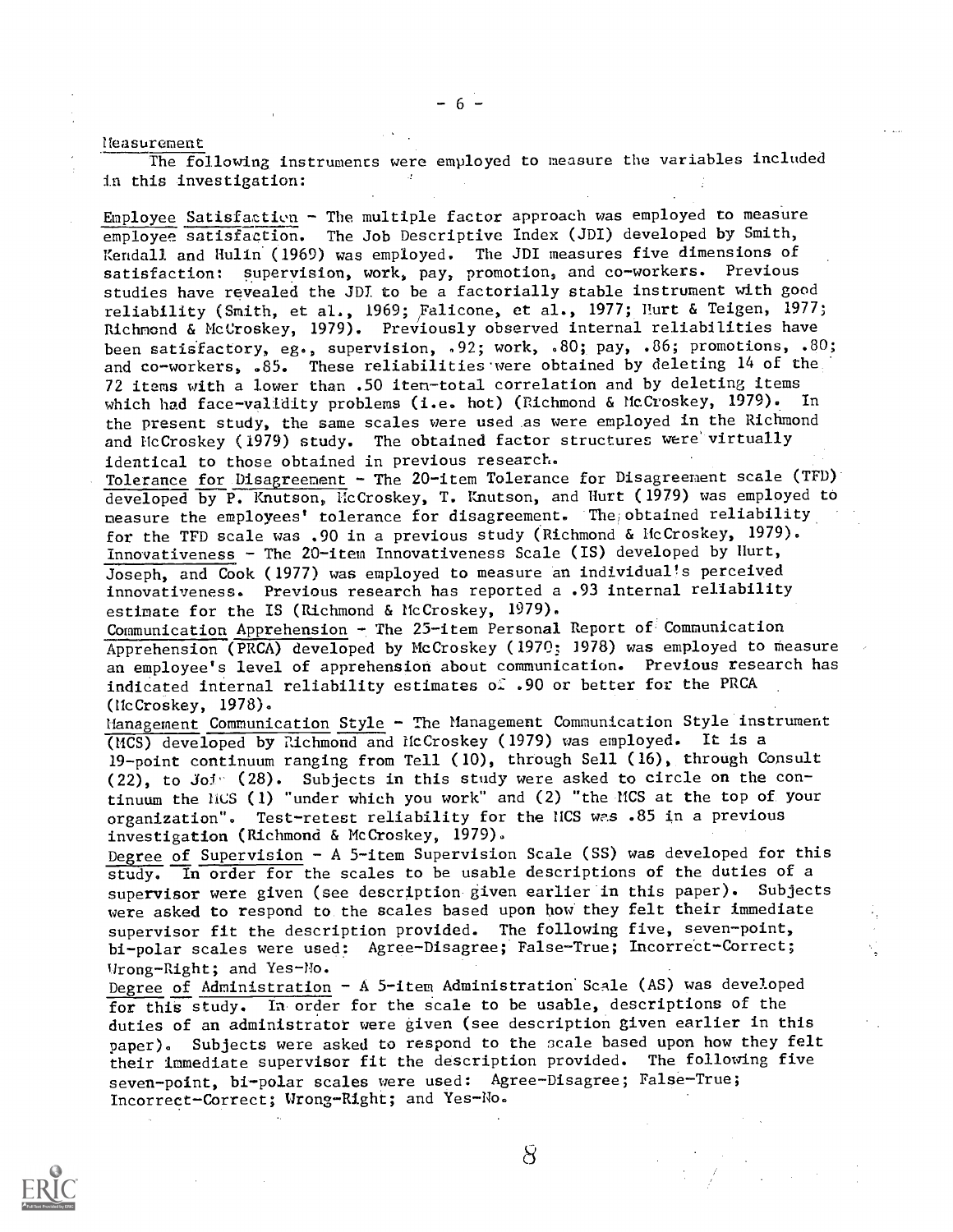## Data Collection

The teacher sample was asked to complete the JDI, TFD, IS, and PRCA scales during the first of six class periods (each class was seven hours in length) before any content had been discussed. The other scales were administered prior to class exercises designed to teach content related to the constructs represented by the scales. The SS and AS were collected during the second class following a unit on supervision and administration. During the third class period, the Management Communication Style construct was introduced and the.MCS scales were collected. At the beginning of the next class, the MCS was collected again for test-retest reliability purposes.

The management samples were asked to complete all the instruments as a take-home project during the communication workshops. The MCS, SS, and AS were explained on the instruments. The subjects were able to read the descriptions and were also able to ask the workshop instructor any questions.

All subject responses were anonymous. To insure anonymity, subjects were assigned random code numbers known only to themselves. They recorded their code numbers on each scale which permitted merging the data for analysis.

## Data Analyses

Preliminary data analyses involved computation of means and Standard deviations for each variable for each sample, correlations among predictor variables, correlations among criterion variables, and internal reliability estimates for the measures.

The preliminary analyses indicated that the sub-samples of managers differed on only one predictor variable but differed significantly on all five criterion (satisfaction) variables (see Table 1). The service personnel reported less communication apprehension than the other manager groups. They were also less satisfied on all dimensions than the other manager groups. Nevertheless, they were combined with the other manager groups for the next analysis. This analysis indicated that, as expected, the teacher group and the combined manager group differed significantly. The two groups were significantly different on'all 7 predictor variables and 3 of 5 criterion variables (see Table 2). Since the groups were so markedly different, all subsequent analyses were conducted for each of the four samples separately, providing internal replications for this study.

The primary analyses included simple and multiple correlation (regression) analyses keyed to the research questions advanced above. Decomposition of multiple correlations (Seibold & McPhee, 1979) was performed when necessary for interpretation.

#### RESULTS

#### Reliabilities

The preliminary analyses indicated that the reliability of the instruments employed in this investigation were both satisfactory and comparable to those obtained in previous studies. The reliabilities for each sample for each instrument are reported in Table 3.

### Correlations Among Predictor Variables

Correlations among predictor variables for all four samples are reported in Table 4. As has been the case in previous research, the three individual difference. variables were found to be moderately intercorrelated for all of the present samples. No meaningful pattern of significant correlations was observed, however, between the individual difference variables and the other

 $\overline{9}$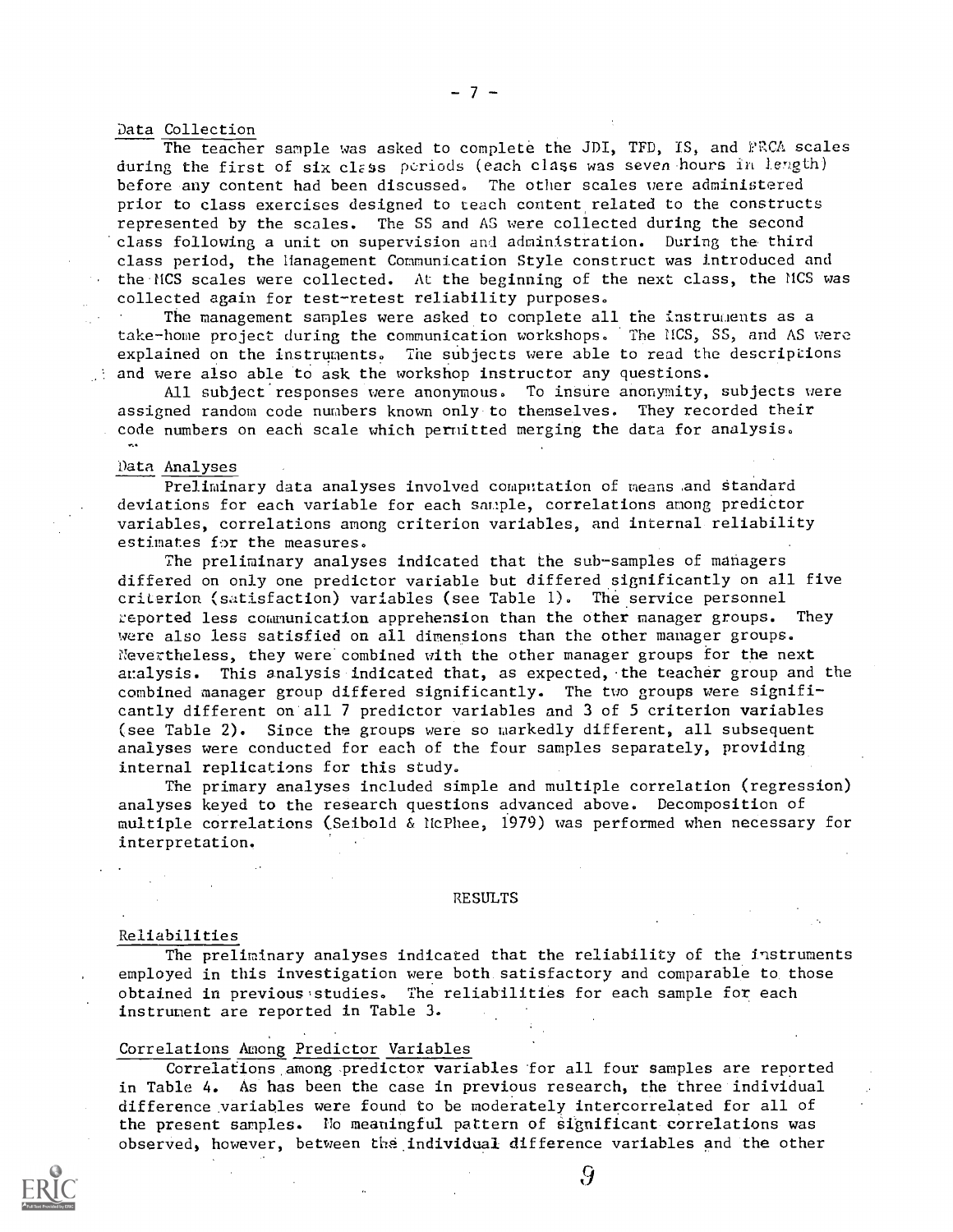predictor variables. MCS of superior and MCS of upper management were found to be significantly correlated for three of the four samples, with a nonsignificant correlation of .31 for the sample with lowest power (n=23). The association for the teacher sample, although significant, accounts for only a fraction of the shared variance compared to that of the banker and production samples. NCS of superior was positively associated with degree of administration for the banker and service samples but with degree of supervision for the teacher sample. MCS of upper management resulted in a strong positive association with both task behavior variables for the service sample, but with no or negative associations with the other samples.

In general, these results suggest comparability among the samples with regard to the individual difference variables but some striking differences among the samples on the other predictor variables.

## Correlations Among Criterion Variables

There was an insufficient sample size in all but the teacher sample to perform a reliable factor analysis. An oblique analysis of that sample's criterion variables yielded a clear five-factor solution with low to moderate intercorrelations of the factors. The decision was made to use raw, summed scores for each of the dimensions of employee satisfaction for subsequent analyses. Correlations between these dimension scores for each sample are reported in Table 5.

For the teacler sample moderate correlations were observed among the supervision, work, and coworker dimensions and between the pay and promotion dimensions. For the banker sample moderate correlations were observed between the work and supervision dimensions and between the work and promotions dimensions. For the production sample moderate correlations were observed between the promotion dimension and all other dimensions, between supervision and work, and between work and coworkers. For the service sample significant correlations were observed between promotion and the supervision, work, and coworker dimensions as well as between the supervision and work dimensions.

An examination of the obtained correlations, across samples, indicates that all groups saw supervision and work to be associated as well as work and promotions. With these exceptions, it would appear that the four samples see the distinctions among the factors somewhat differently. Although few of the obtained correlations are high enough that one might wish to argue in favor of combining dimension scores, the wide variability in associations observed would suggest the lowered likelihood that any predictors could be expected to account for similar variance across these diverse samples. Simply put, it does not appear that these samples of subordinates see their satisfiers/dissatisfiers in the sane ways.

#### Individual Differences and Satisfaction

The simple and multiple correlations between the individual difference variables and the employee satisfaction dimension scores are reported in Table 6. The first seven research questions were directed toward the unique and combined predictive power of individual difference variables with regard to employee satisfaction across diverse organizational settings. In general, the predictive power of these individual difference variables is less than striking. The tolerance for disagreement (TFD) variable generated no significant relationship on any of the five satisfaction dimensions for any of the four subject samples. Communication apprehension and innovativeness did only somewhat better. Communication apprehension was significantly associated with both supervision and work fcr the teacher sample, but accounted for only 2 percent shared variance in each case. For the banker sample communication apprehension accounted for 9 percent of the variance in work and 4 percent in promotions.

大切

 $10$ 

 $-8-$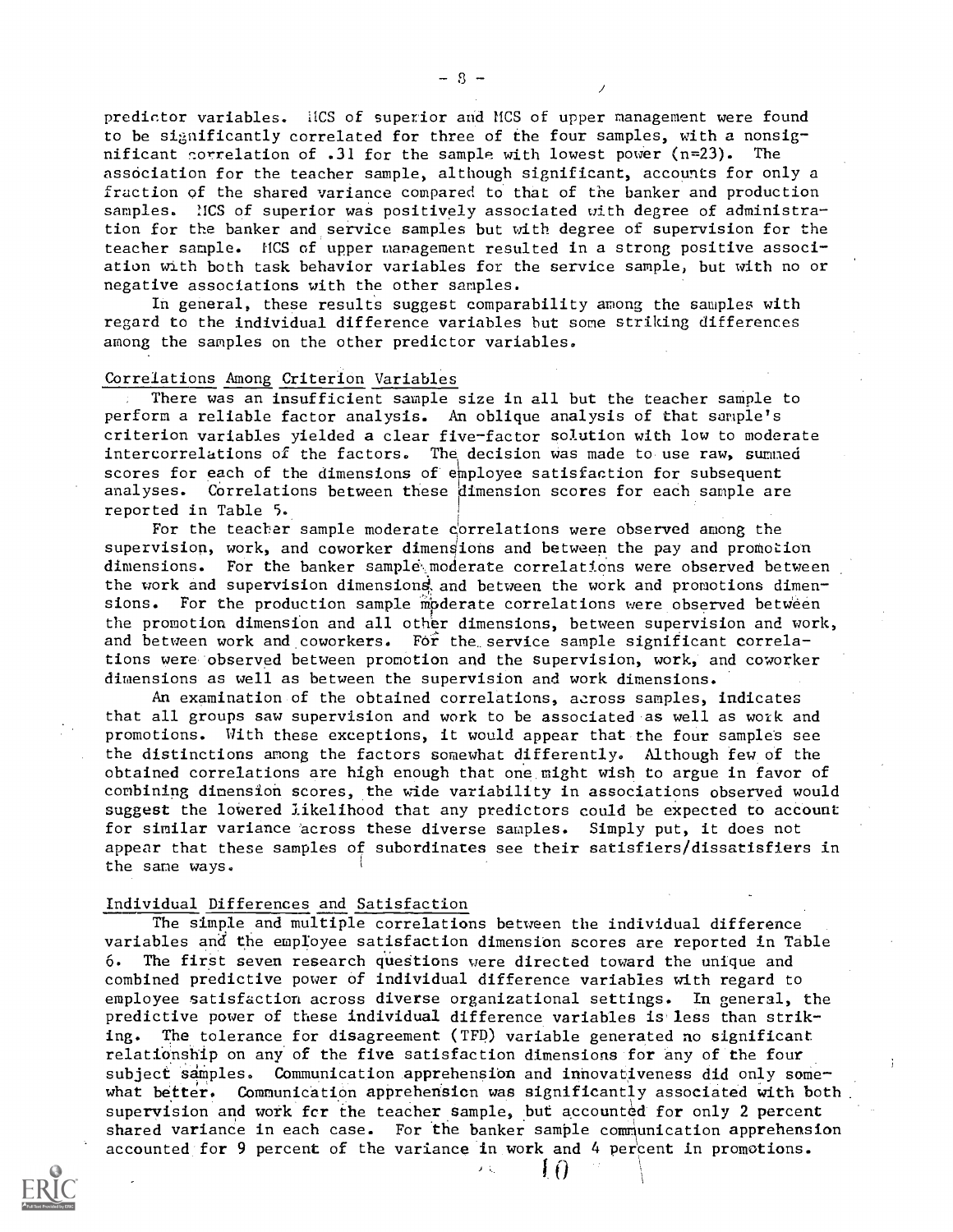Granting that low power in the production and service sample analyses mitigated against obtaining significant results, the associations found with samples Jf sufficient power do not jus-ify a strong claim for the importance of communication apprehension-as a predictor of employee satisfaction.

A similar conclusion must be d\_, i with regard to innovativeness. IS accounted for 4 percent of the variance in work for the teacher sample, 6 percent of the variance in both supervision and work in the banker sample, and almost 12 percent of the variance in coworkers in the production sample.

Conclusions in terms of combined predictive power must also be drawn with caution. It would appear that communication apprehension and innovativeness combine to account for some variance in satisfaction with supervision, work, and promotions--from 2 to 11 percent--but for the most part that variance is predictable by one or the other variable in the given case. Generalization across samples clearly is not possible. This is not to say that these individual difference variables are not important within the organizational environment. Even 2 percent of the variance in satisfaction in a large organization, to say nothing of 11 percent, can be translated into a large financial impact. However, it would appear that these variables may interact with other context variables or supervision variables in producing their impact. We will address this concern in a later section.

## Superior-Subordinate Relationships and Satisfaction

The simple and multiple correlations of the MCS and task behavior inti-<br>ables with the satisfaction dimension scores are reported in Table 7. Research questions 8, 9, and 11 were directed toward the unique and combined predictive power of the MCS and task behavior variables with regard to employee satisfacticn across diverse organizational settings. In general, these variables were found to be meaningful predictors.<br>Although MCS of the immediate superior and MCS of upper management were

found to be significantly associated for three of the four samples (research question 10, see Table 4), the results noted in Table 7 suggest that these two variables are differentially predictive of satisfaction. MCS of the immediate superior was found to be a significant predictor of satisfaction with supervision for all four subject samples, of satisfaction with work for the teacher and banker samples, of satisfaction with coworkers with the teacher and service samples, and of promotions with only the banker sample. There was no significant association with satisfaction with pay found for any of the samples. In contrast, MCS of upper management was found to be a significant predictor of satisfaction with pay for the teacher and production samples, of satisfaction with promotions for the banker and service samples, but of satisfaction with supervision and work for only the service sample. Satisfaction with coworkers showed no association for any of the samples.<br>Taken together, these results indicated that although perceptions of an

individual supervisor's MCS and those of upper management's and are associated, as argued in the original Richmond and llcCroskey (1979) cone . All fration, they have differential impact on employee satisfaction across various organizational contexts. A more employee-oriented MCS of an immediate superior is associated with greater satisfaction with supervision and work. A similar association was found for satisfaction with coworkers for the teacher and service samples, but not the banker and production samples. A possible explanation for this difference is that in the teaching and service contexts immediate superiors often are engaged in tasks that are essentially the same as those of the subordinates. Thus "superiors" and "coworkers" are, in some measure, the same people.

In contrast, IICS of upper management is more predictive of satisfaction with pay and promotions. A more employee-centered liCS of upper management is

1i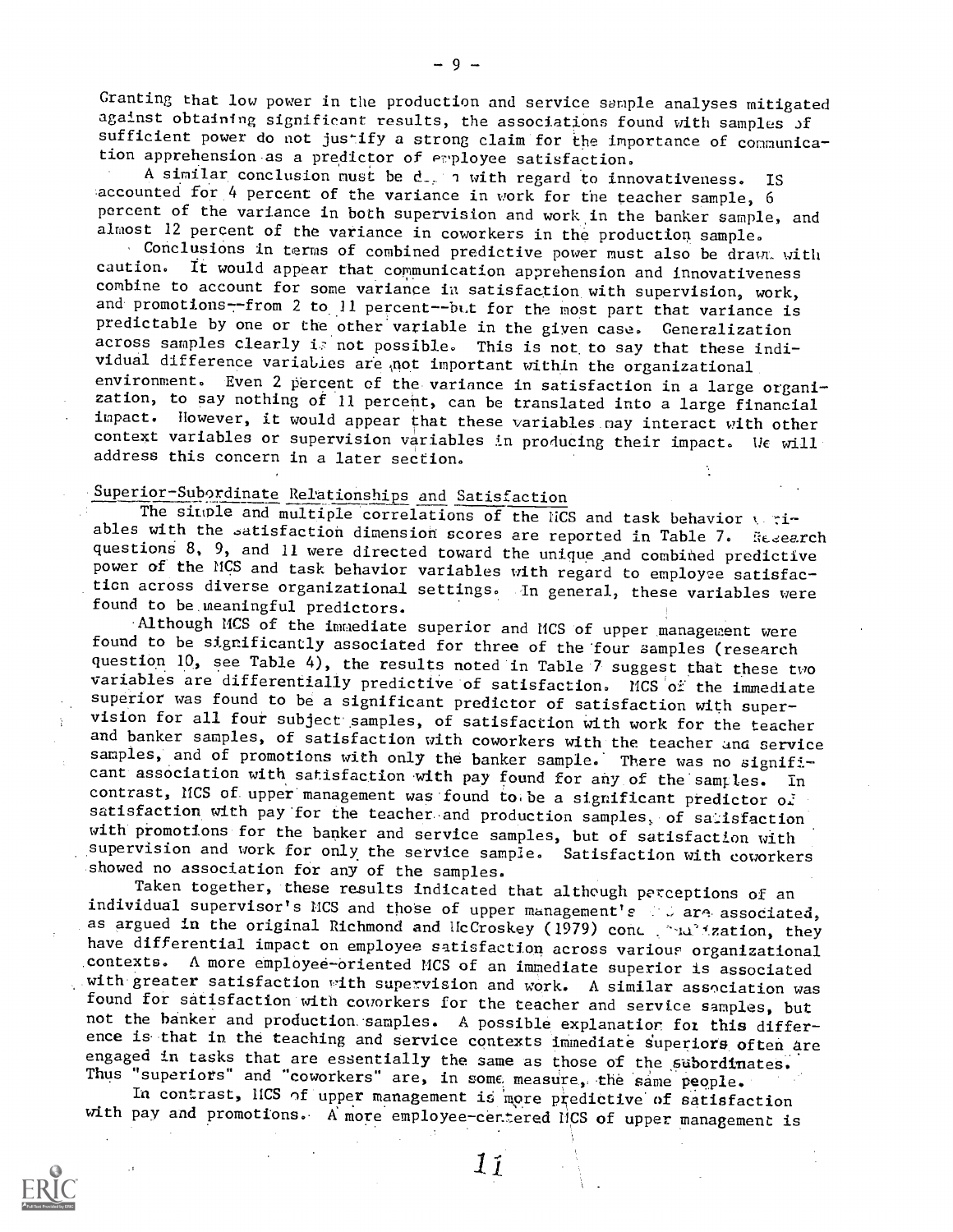associated with increased satisfaction with pay and promotions. Thus, even though UCS of immediate supervisor and HCS of upper management are seen as related, the subordinates appear to sort out what elements within their environment each is responsible for. Immediate superiors often have little influence over either pay or promotions, thus their HCS has little influence on subordinate's satisfaction with these concerns. On the other hand, upper management often has much influence over pay and promotions but little direct impact on supervision or the precise work assigned, thus their MCS has impact<br>on pay and propotions but little on supervision or work satisfaction. The on pay and promotions but little on supervision or work satisfaction. deviant sample in this analysis is the corrise cample, for whom MCS of upper management was predictive of both supervision and work satisfaction. A possible pnplanation for this deviant finding is that several of these subjects  $c$ <sub>ame</sub> from small units where upper management was physically close, in some puses sharing the same office facility. In such a context, upper management might he expected to have more impact on satisfaction with both supervision and work.

Subordinate's perceptions of their supervisor's task behaviors appear to mediate the relationship between superior's NCS and satisfaction in some cases but not in\others. None of the simple correlations between perceptions of either supervision or administration behaviors and satisfaction were significant for the production or service samples (see Table 7). Only the relationship betwe ... perceived administration behavior and satisfaction with supervision was significant for the banker sample. In contrast, seven of the ten relationships between perceived task behaviors and satisfaction were sig $nif/$  cant for the teacher sample. As noted in Table 7, the multiple correlations including MCS and the task behavior variables generally were meaningfully nbnve the level of any of the simple correlations.

Decomposition of the multiple correlations which involved a significant IICS predictor and a significant task behavior predictor indicated the presence of some colinear variance in each case. For the banker sample, MCS of superior accounted for 12% of the variance In satisfaction with supervision, perception of administration accounted for 77, and jointly the two predictors accounted for 16%. For the teacher sample, NCS of superior accounted for 16% of the variance in satisfaction with supervision, perception of supervision accounted for 17%, and jointly the two predictors accounted for 25%. Including perception of administration added an additional 3% unique variance. For both of these samples, then, superiors who were perceived to use an employee-centered MCS and a higher amount of supervision generated more satisfaction with supervision. Decomposition of the remaining multiple correlations for the teacher sample, although involving smaller amounts of variance, uncovered similar patterns. More employee-centered HCS and higher scores on supervision and administration were associated with higher satisfaction. While each variable contributes some unique variance, there is also coliniarity among the predictors.

The lack of replication across subject populations in these analyses is apparent. The results for the teacher sample stand in sharp contrast to those for the other samples. While this sample is much larger, thus providing much more statistical power, it appoars that the explanation for the widely deviant results may more likely be present in the nature of the samples themselves. The teacher sample is composed of employees at or very near the bottom of the organizational ladder, whereas the other samples range from middle to upper management. Examined in this light, it would appear reasonable to speculate that lower level employees may prefer superiors who are more active in both their supervisory and administrative roles, particularly in their supervisory ones. On the other hand, people in middle to upper management may prefer superiors who are more distant, who can be perceived as leaving them alone in

 $12\pm 4$ 

 $\sim 10$  M

 $\mathcal{L}^{\text{max}}_{\text{max}}$  and  $\mathcal{L}^{\text{max}}_{\text{max}}$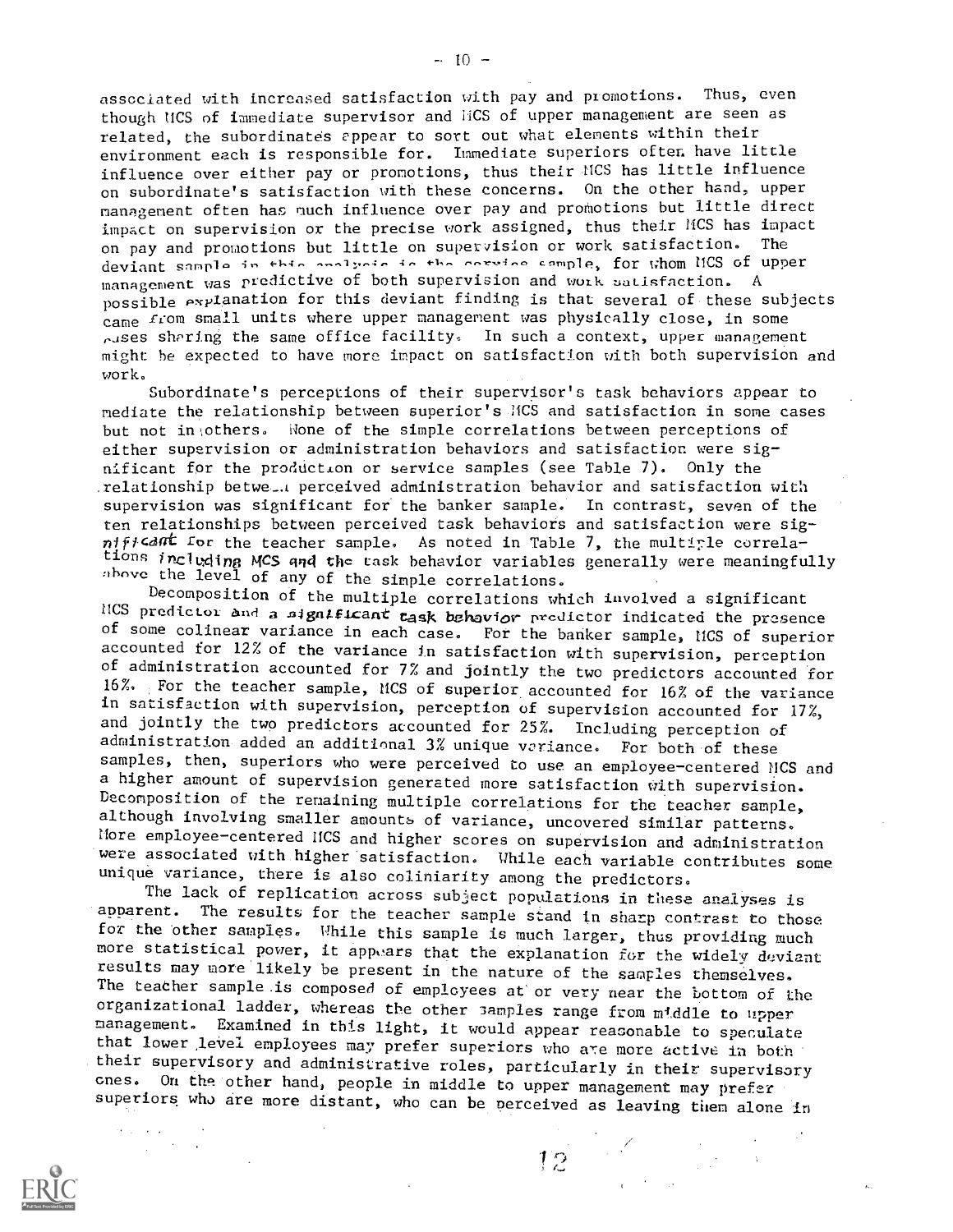both a supervis ty and an administrative sense. However, since the correlations between perceived task behaviors of superiors for the non-teacher samples were not significant at all, it is more likely that such perceptions are simply irrelevant for employees at these levels. Future research which examines employees at the various levels within the sane organization should clarify the present results.

## Individual Differences and Superior-Subordinate Interface

At the outset of this paper it was noted that much of the previous research attempting to relate communication to employee satisfaction could be placed in two categories: that which examines individual differences among employees and that which examines the interface between superiors and subordinates. The current investigation followed both of these paths in an attempt to replicate, with some extension, earlier findings. Although the variables selected for study in the present endeavor cannot be described as a random sample of all variables from either category, they are representative of current trends in the research. Therefore, it may be useful to compare the relative predictive power of variables from each group with regard to employee satisfaction. Table 8 summarizes the variance accounted for by each group of variables alone and in combination for each of the four samples under study.

An examination of Table 8 indicates that variables directed toward superior-subordinate interface generally are more predictive of employee satisfaction than are individual differences among employees.. This is particularly true of satisfaction with supervision. However, the striking thing that emerges from an examination of this table,is the fact.that there appears to be very little predictive power shared by these groups of predictors. While the variance predictable by the individual difference variables generally is substantially smaller than that predicted by the other group, adding the individual difference predictors meaningfully increased the predictive power of many of the models (3-6% for supervision, 2% for work, 1-3% for pay, 1-3% for promotions, and 17% for coworkers).

These results present a fairly strong argument for the continuation of the two streams.of communication research included in this investigation. Both were found to be predictive of employee satisfaction and the overlap of their predictive power is minimal. The individual difference approach essentially is a trait approach, the supericr-subordinate interface approach essentially is a situational approach. As has been found in many other areas of inquiry, these two approaches, rather than being antagonistic or redundant, are complimentary. The combined knowledge generated by the two approaches can produce an understanding superior to that generated by either approach alone.

## Discussion and Conclusions'

One of the purposes of this investigation was to replicate previous research across organizational contexts. For the most part, when the samples in the present investigation were of sufficient size to provide adequate statistical power (the teacher and banker samples), the results obtained were similar to those opserved in previous investigations.

Previous research had observed a significant relationship between innovativeness and satisfaction with work (Hurt & Teigen, 1977; Richmond & licCroskey, 197: ). A similar relationship was observed in the present study for both the teacher sample (subjects Similar to those included in the previous research) and the banker sample. In the previous Richmond and McCroskey (1979) study a small relationship was,observed'between innovativeness.and satisfaction with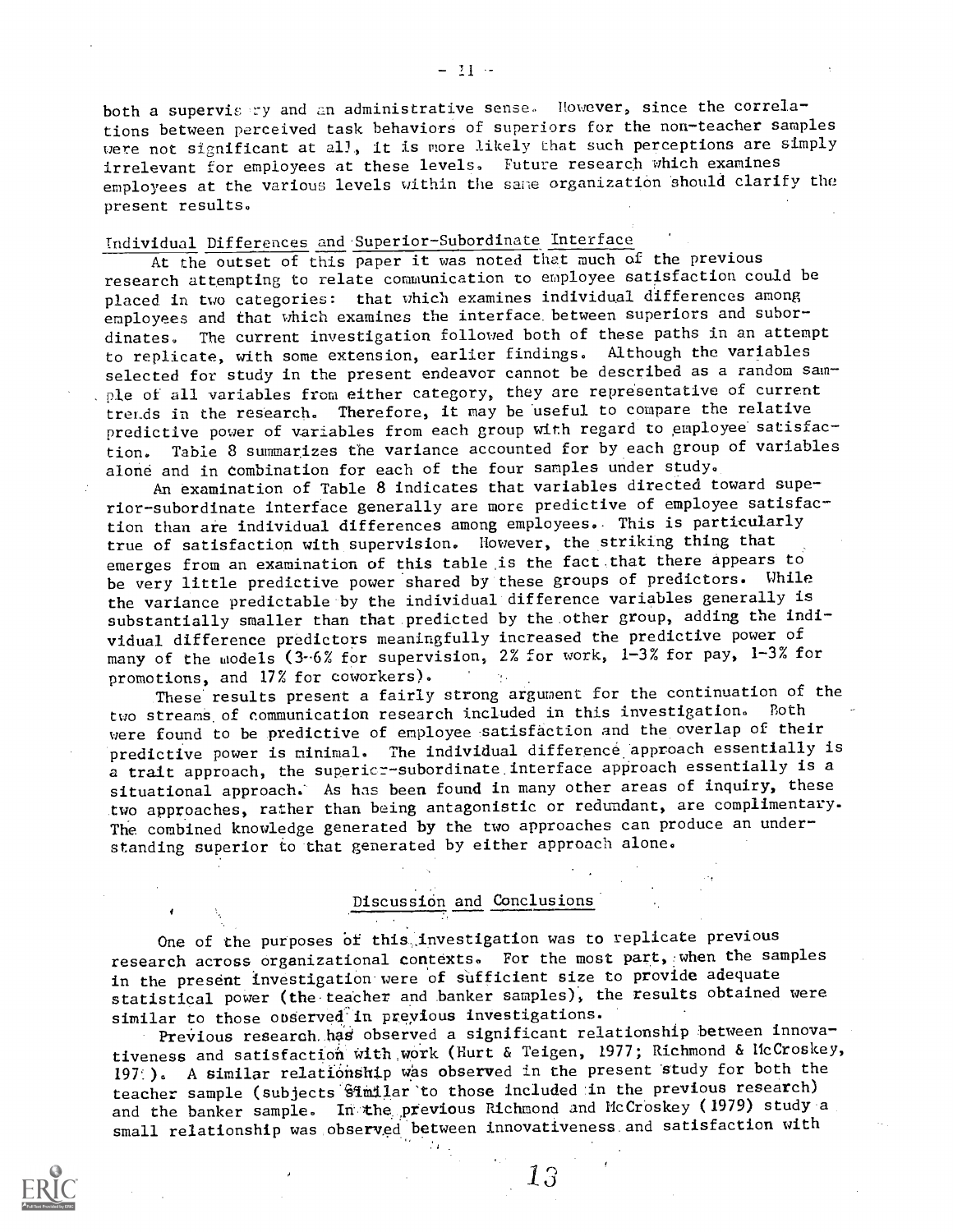supervision. No sitilar relationship was observed in the Hurt and Teigen (1977) study. In the present study no relationship was observed for the teacher sample, but a significant relationship was observed for the banker sample and similar, but non-significant, relationships for the other two samples. On the basis of these results we may tentatively conclude that innovativeness has a relationship with satisfaction with work across organizational contexts and may have a similar relationship with satisfaction with supervision.

In a previous study Falcione, McCroskey and Daly (1977) observed a small, but significant, negative relationship between communication apprehension and satisfaction with supervision (across two samples) and with satisfaction with work (one of two samples). In the present study a similar association was observed in all four samples for satisfaction with supervision (only that for the teachers was significant, however) and for three of the four samples for satisfaction with work (significant for both teachers and bankers). Once again, these results suggest some generalizability across organizational contexts. We may tentatively conclude that communication apprehension may have a small, negative association with satisfaction with supervision and work.

Richmond and McCroskey (1979) examined the relationship of both the tolerance for disagreement of the employee and that of the superior with satisfaction. Although they found significant relationships between tolerance for disagreement of the superior and four of the five dimensions of satisfaction, they found only one, small significant relationship between tolerance for disagreement of the employee and satisfaction, that being with satisfaction with coworkers. The present investigation did not observe any significant relationships between employee tolerance for disagreement and satisfaction for any of the four samples studied. These results indicate that either employee tolerance for disagreement has little, if any, association with employee satisfaction or the present measure of that construct is inadequate. Since the measure currently available has low isomorphism with the tolerance for disagreement construct, the latter possibility cannot be discounted.

In the only previous investigation employing the MCS construct, Richmond and McCroskey (1979) observed a moderately strong association between NCS and satisfaction with supervision  $(r=.46)$ , a moderate association between MCS and satisfaction with work  $(r=.28)$ , and a small, but significant, association between IICS and satisfaction with promotions  $(r=.17)$ . In the present investigation, significant associations between MCS and satisfaction with supervision were observed for all four samples  $(r=.30 \text{ to } .51)$ . Significant associations were also observed for satisfaction with work for the teacher ( $r=.19$ ) and banker ( $r=.28$ ' samples and a comparable, but non-significant association for the service sample  $(r=.25)$ . Moderate associations between NCS and satisfaction with promotic:s were observed for three samples (not the teachers), but the association was significant only for the banker'sample  $(r=.38)$ .

These results argue strongly for the generalizability of the association of !ICS with satisfaction with supervision across organizational contexts. As MCS becomes more employee-centered, satisfaction with supervision increases. A similar, but not quite as strong, argument can be made for the generalizability of-the association of MCS with satisfaction with work. Again, as MCS becomes more employee-centered, satisfaction with work increases. No clear picture emerges relating MCS to the other dimensions of satisfaction, thus no conclusions based on these studies seem warranted.

A second purpose of the present investigation was to extend previous research concerning MCS and to determine whether the task behaviors of superiors, as perceived by their subordinates, mediate the relationships between MCS and employee satisfaction. The results of this investigation provide support for the MCS conceptualization advanced by Richmond and McCroskey (1979), that

1 $\boldsymbol{d}$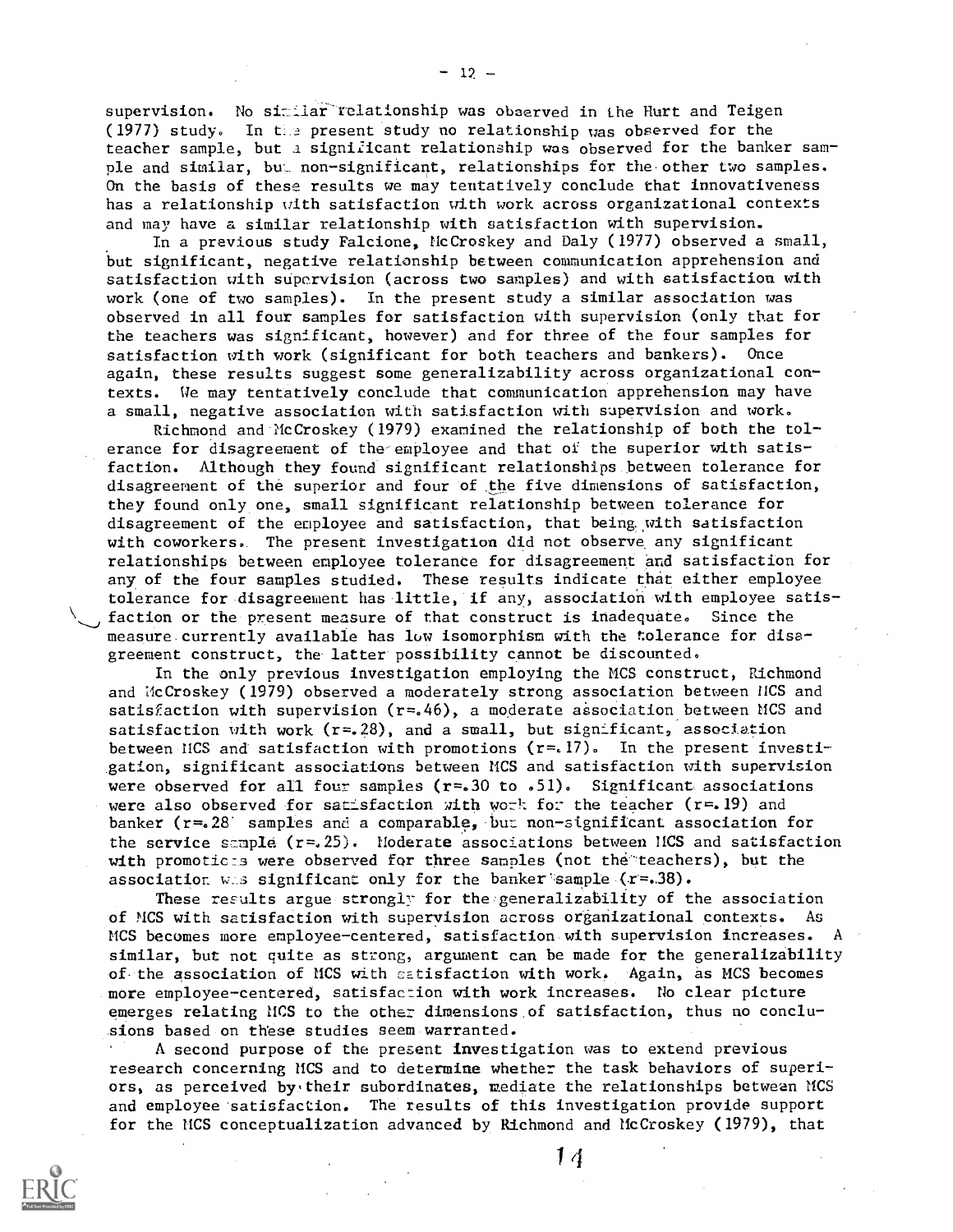is it was observed there was a significant association between employee's perceptions of their immediate supervisor's MCS and the MCS of upper management. Nevertheless, it was observed that MCS of immediate superior and MCS of upper management have differential associations with the dimensions of employee satisfaction. MCS of immediate superior appears to be most associated with satisfaction with supervision and work. 'ICS of upper management, on the other hand, was found to be mainly associated with satisfaction with pay and promotions. These findings, in retrospect, seem intuitive, since upper management indeed usually is most responsible for pay and promotions while inmeaiate superiors engage in supervision of the employee's work. However, it is less intuitive to find that even though employees appear to recognize that the MCS of their immediate supervisor is influenced by the MCS of upper management, they are able to differentiate responsibility in terms of the dimensions of their satisfaction. This may, in part, explain why it is possible for many employees who are dissatisfied with their income, and consider their position a dead end, to maintain a good relationship with their immediate supervisor and continue to enjoy  $t_{k}$  if work. This type of response often is characteristic of people in at least one of our sampled groups, teachers. This type of differentiation may be necessary-to remain in some occupations, such as public school teaching.

The results of this study relating to Subordinates' perceptions of their superior's task behaviors (supervision and administration) raise more questions than they answer. There was a clear lack of replication of findings across subject samples. The subjects in the teacher sample evidenced substantially more satisfaction when they perceived increased Supervision and administration behavior on the part of their superior. Although none of the relationships were significant, a similar pattern appears to exist for the subjects in the very small'service sample. Relationships in the other two samples generally were very weak. If-we assume the absence of significance in the service sample to be a function of very low power, a possible explanation for these differential results ray be suggested. The teacher and service samples both represent , employees in bureaucratic organizations. The subjects in the other two samples represent employees in profit-seeking organizations. It may well be that superiors in bureaucratic organizations are much more laisez-faire than their counterparts in profit-seeking organizations. These results, then, may reflect the desire of employees in bureaucratic organizations for their superior to be more active and visable. If they were to become so, as may be the case in profit-seeking organizations, their activity may be either good or bad, thus eliminating any association between pure activity and satisfaction over a large group. of employees.' Lack of activity of.superiors, however, may engender a feeling of abandonment in subordinates and lead to dissatisfaction. While this frequently may be the case in bureaucratic organizations, the present study is only suggestive and research specifically directed to this question must be awaited before a firm conclusion concerning this speculation can be drawn.

#### NOTES

<sup>1</sup>These two categories are not intended to be exhaustive, only representative of two major lines of current research.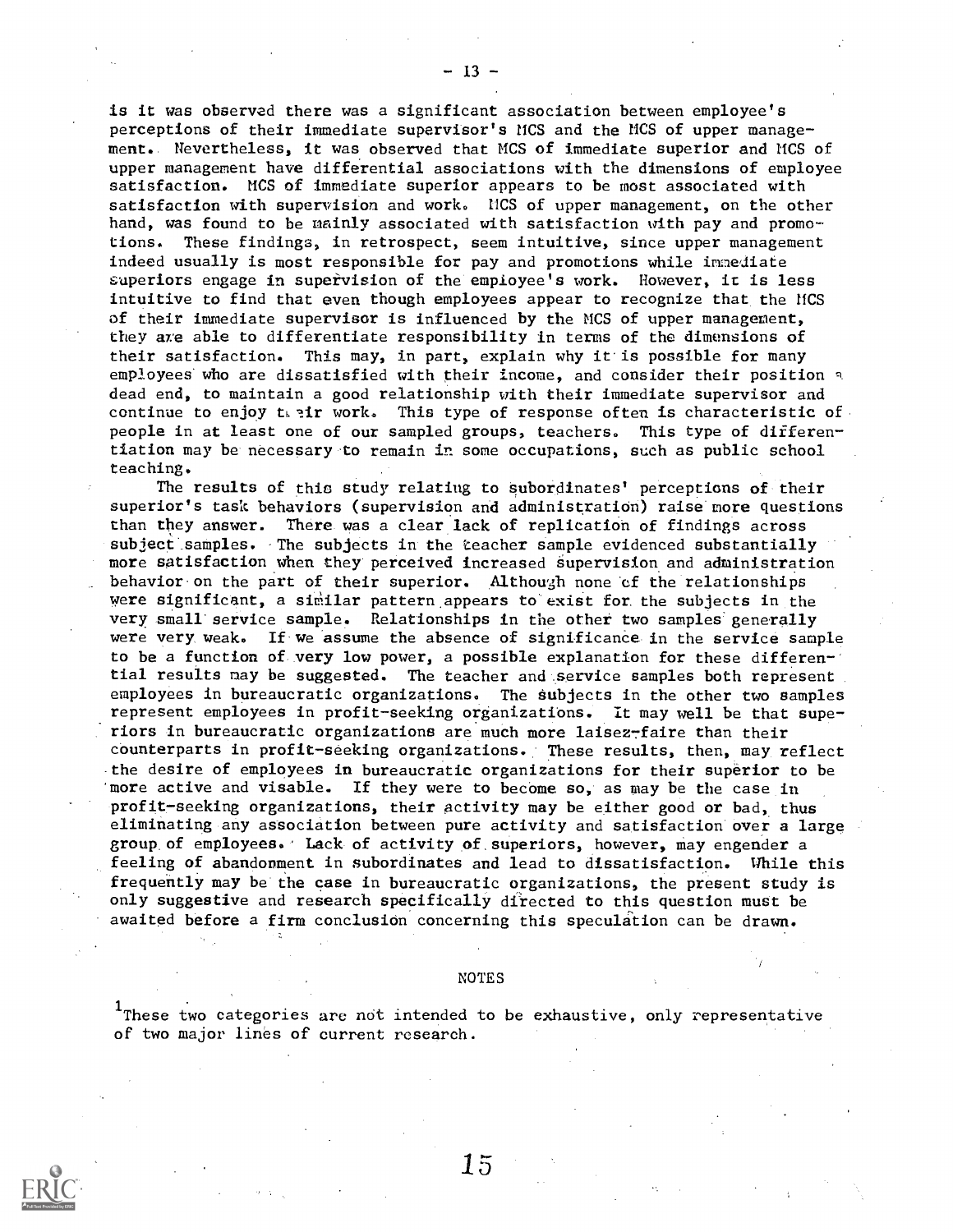- Argyris, C. Integrating the individual and the organization. New York: Wiley, 1964.
- Brayfield, A. H. & Crockett, W. H. Employee attitudes and employee performance. Psychological Bulletin, 1955, 52, 396-424.

**REFERENCES** 

- Baum, J. F. & Youngblood, S. A. Impact of an organizational control policy on absenteeism, performance and satisfaction. Journal of Applied Psychology, 1975, 60, 688-694.
- Daly, J. A. The development of social-communication anxiety: A revier Paper presented to the International Communication Association Convention, Berlin, 1977.
- Daly, J. A., McCroskey, J. C. & Falcione, R. L. Communication apprehension, supervisor communication receptivity and satisfaction with supervisors.<br>Paper presented at the annual meeting of the Eastern Communication Associa
- Day, R. C. & Hamblin, R. L. Some effects of close and punitive styles on supervision. American Journal of Sociology, 1964, 69, 499-510.
- Dunnette, M., Campbell, J. & Jaastad, K. Factors contributing to job sitisfaction and job dissatisfaction in six occupational groups. Organizational Behavior and Human Performance, 1967, 2, 143-174.
- Falcione, R. L. Communication climate and satisfaction with immediate super-<br>vision. Journal of Applied Communication, 1974, 2, 13-20.
- Falcione, R. L., McCroskey, J. C. & Daly, J. A. Job satisfaction as a function<br>of employees' communication apprehension, self-esteem and perceptions of<br>their immediate supervisors. In B. D. Ruben (Ed.), Communication Yearb I. New BrunswiCk: Transaction Books, 1977.
- Herzberg, F. Work and the nature of man. New York: World, 1966.
- Hoppock, R. Job satisfaction. New York: Harper, 1935.
- Hurt, H. T., Joseph, K. & Cook, C. D. Scales for the measurement of innov-<br>tiveness. Human Communication Research, 1977, 4, 58-65.
- Hurt, H. T. & Teigen, C. U. The development of a measure of perceived or finite varional innovativeness. In B. D. Ruben (Ed.), Communication Yearbook New Brunswick: Transaction Books, 1977.
- King, N. Clarification and Evaluation of the two-factor theory of job states faction. Psychological Bulletin, 1970, 74, 18-31.
- Knutson, P. K., McCroskey, J. C., Knutson, T. & Hurt, H. T. Tolerance for disagreement: 'Interpersonal conflict reconceptualizatized. Paper presented

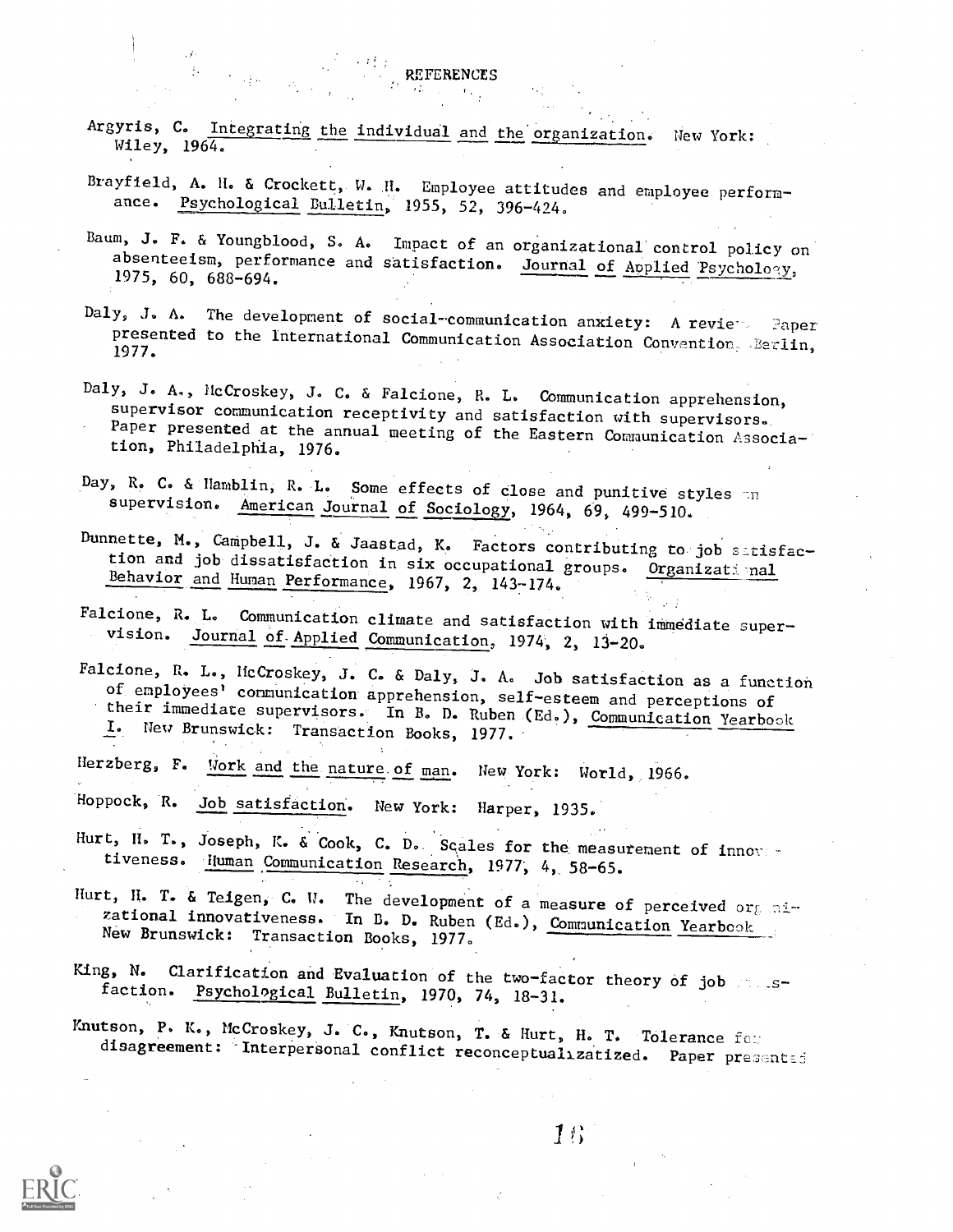at the Annual Convention of the Western Speech Communication Association, Los Angeles, 1979.

- Locke, E. A. What is job satisfaction? Organization lehavior and Human Performance, 1969, 4, 309-336.
- HeCroskey, J. C. Measures of communication-bound an: 3peech Monographs, 1970, 37, 269-277.
- McCroskey, J. C. Oral communication apprehension:  $\cdots$  y of recent theory and research. Human Communication Research, 19,
- IicCroskey, J. C. Validity of the PRCA as an index of oral communication apprehension. Communication,Monographs, 1978, 45, 192-203.
- HcCroskey, J. C., Larson, C. E. & Knapp, M. L. An introduction to interpersonal communication. Englewood Cliffs, MJ: Prentice Hall, 1971.
- McCroskey, J. C. & Richmond, V. P. The impact of communication apprehension on individuals in organizations. Communication Quarterly, 1979, 27, 55-61.
- Horse, N. C. Satisfaction in the white-collar job. Ann Arbor, Michigan: University of Michigan Survey Research Center, 1953.
- Remmond, V. P. & McCroskey, J. C. Management communication style, tolerance for disagreement, and innovativeness as predictors of employee satisfaction: A comparison of single-factor, two-factor, and multiple-factor approaches. In D. Nimmo (Ed.), Communication Yearbook III. New Brunswick: Transaction Books, 1979.
- Roethlisberger, F. J. & Dickson, W. J. Management and the worker. Cambridge, Hassachusetts: Harvard University Press, 1939.
- Sadler, P. Leadership style, confidence in management, and job satisfaction. Journal of Applied Behavioral Science, 1970, 6, 3-19.
- Seibold, D. R. E McPhee, R. D. Commonality analysis: A method for decomposing explained variance in multiple regression analyses. Human Communication Research. 1979, 5, 355-365.
- Smith, P. C., Kendall, L. M. & Hulin, C. L. The measurement of satisfaction in work and retirement. Chicago: Rand McNally, 1969.
- Tannenbaum, R. & Schmidt, W. How to choose a leadership pattern. Harvard Business Review, 1958, 36, 95-101.

Vroom, V. H. Motivation and work. New York: Wiley, 1964.

Witteman, H. R. & Andersen, P. A. The polymorphic opinion leadership test: Development and validation. Paper presented to the Western Speech Communication Association Convention, San Francisco, 1976.

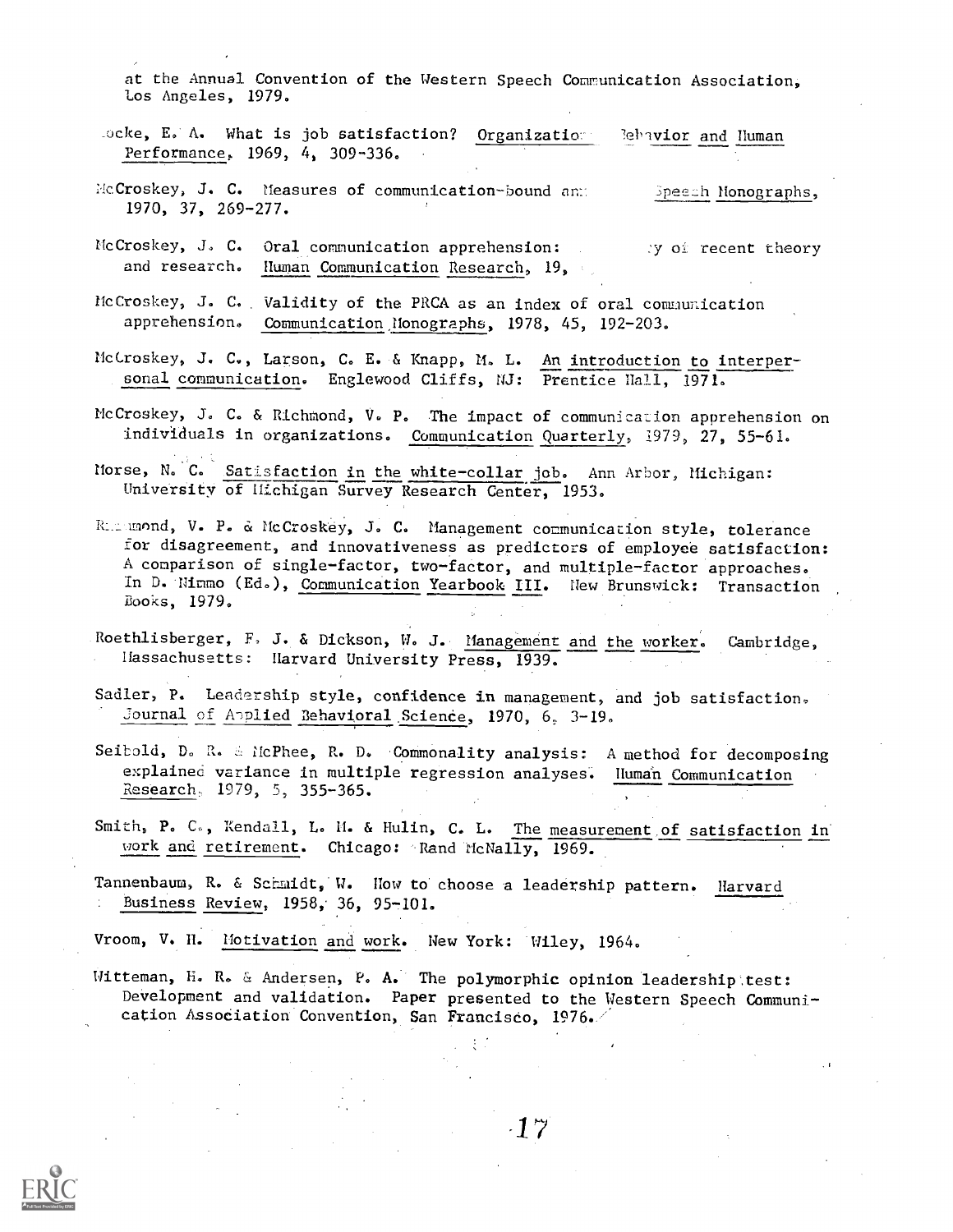## TABLE 1

Means of Manager Sub-Group

| Varia le    | Group      |        |         |                         |  |  |
|-------------|------------|--------|---------|-------------------------|--|--|
|             | Production | arvice | Bankers | F-ratio                 |  |  |
| PRCA        | 72.27      | . 39   | 65.75   | $4.61*$                 |  |  |
| Super ision | 83.80      | 77.26  | 88.95   | $8.29*$                 |  |  |
| Work        | 56.64      | 52.65  | 60.04   | $7.22*$                 |  |  |
| Pay         | 28.53      | 20.55  | 30.49   | 13.05*                  |  |  |
| Promotions  | 32.53      | 24.33  | 36.81   | 18.48*<br>$\mathcal{C}$ |  |  |
| Coworkers   | 80.00      | 73.26  | 84.38   | $7.23*$                 |  |  |

\*Significantly different,  $\frac{1}{2}$  < .05.

 $\epsilon$ 

TABLE 2

Means of Standard Deviations of All Variables

 $\lambda$ 

|                | Marager Sample    |           | Teacher Sample          |           |                         |
|----------------|-------------------|-----------|-------------------------|-----------|-------------------------|
| Variable       | $\overline{\chi}$ | SD        | $\overline{\mathrm{x}}$ | SD        | 트                       |
| Predicators    |                   |           |                         |           |                         |
| <b>HCS</b>     | 18.31             | .5.26     | 16.75                   | 4.42      | $3.28*$                 |
| MCS-Upper      | 16.27             | 5.55      | 13.13                   | 4.03      | $6.72*$                 |
| Supervision    | 22.95             | 9.89      | 20.56                   | $10 - 03$ | $2.43*$                 |
| Administration | 25.70             | 8.84.     | 27.30                   | 7.39      | $2.02*$                 |
| <b>PRCA</b>    | 66.61             | $17.51 -$ | 75.83                   | 17.33     | $5.36*$                 |
| ΙS             | 111.37            | 12,56     | 103.45                  | 13.85     | $5.98*$                 |
| TFD            | 90.39             | $-13.71$  | 80.76                   | 16.15     | $6.40*$<br>$\mathbf{r}$ |
| Criteria       |                   |           |                         |           |                         |
| Supervision    | 86.04             | 13.73     | 75.91                   | 17.32     | $6.41*$                 |
| Vork           | 58.16             | 9.32      | 56.34                   | 10.11     | 1.88                    |
| Pay            | 28.66             | 8.93      | 22.16                   | 9.22      | $7.21*$                 |
| Promotions     | 34.09             | 9.64      | 23.48                   | 8.74      | $11.75*$                |
| Coworkers      | 81.75             | 13.66     | 80.50                   | 15.17     | .87                     |

\*Significantly different, p < .05.

 $18<sup>°</sup>$ 

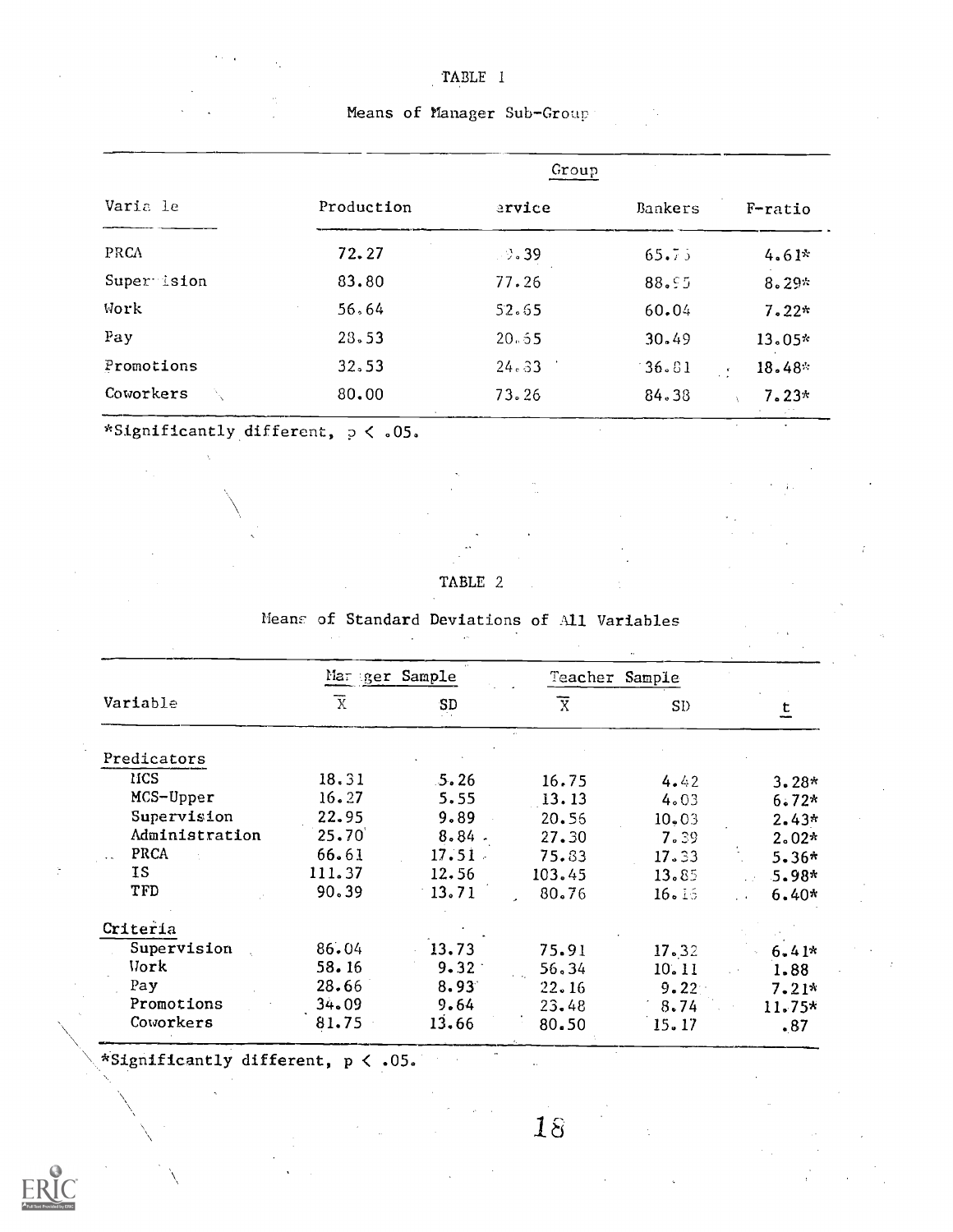## TABLE 3

|                        |          | Sample    |            |             |
|------------------------|----------|-----------|------------|-------------|
| Measure                | Teachers | Bankers   | Production | Service     |
| Predictors             |          |           |            |             |
| <b>IS</b>              | .89      | .92       | .85        | .87         |
| PRCA<br>$\sim$         | .93      | .95       | .97        | .97         |
| TFD                    | .88      | .83       | .81        | .90         |
| MCS                    | $.87*$   | $x \star$ | re re      | $**$        |
| MCS-Upper              | $.86*$   | **        | $**$       | $**$        |
| SS                     | .98      | .97       | .89        | $\sqrt{97}$ |
| $\mathbf{A}\mathbf{S}$ | .98      | .95       | .94        | .99         |
| Criteria               |          |           |            |             |
| Supervision            | .93      | .86       | .88        | .96         |
| Vork                   | .90      | .83       | .87        | .87         |
| Pay                    | .77      | .75       | .67        | $-82$       |
| Promotion              | .79      | .90       | .77        | .80         |
| Coworkers              | .92      | .90       | .88        | .91         |

19

## Obtained Reliabilities

\*TeSt-retest reliability.

\* \*Not available, single scale administered only once.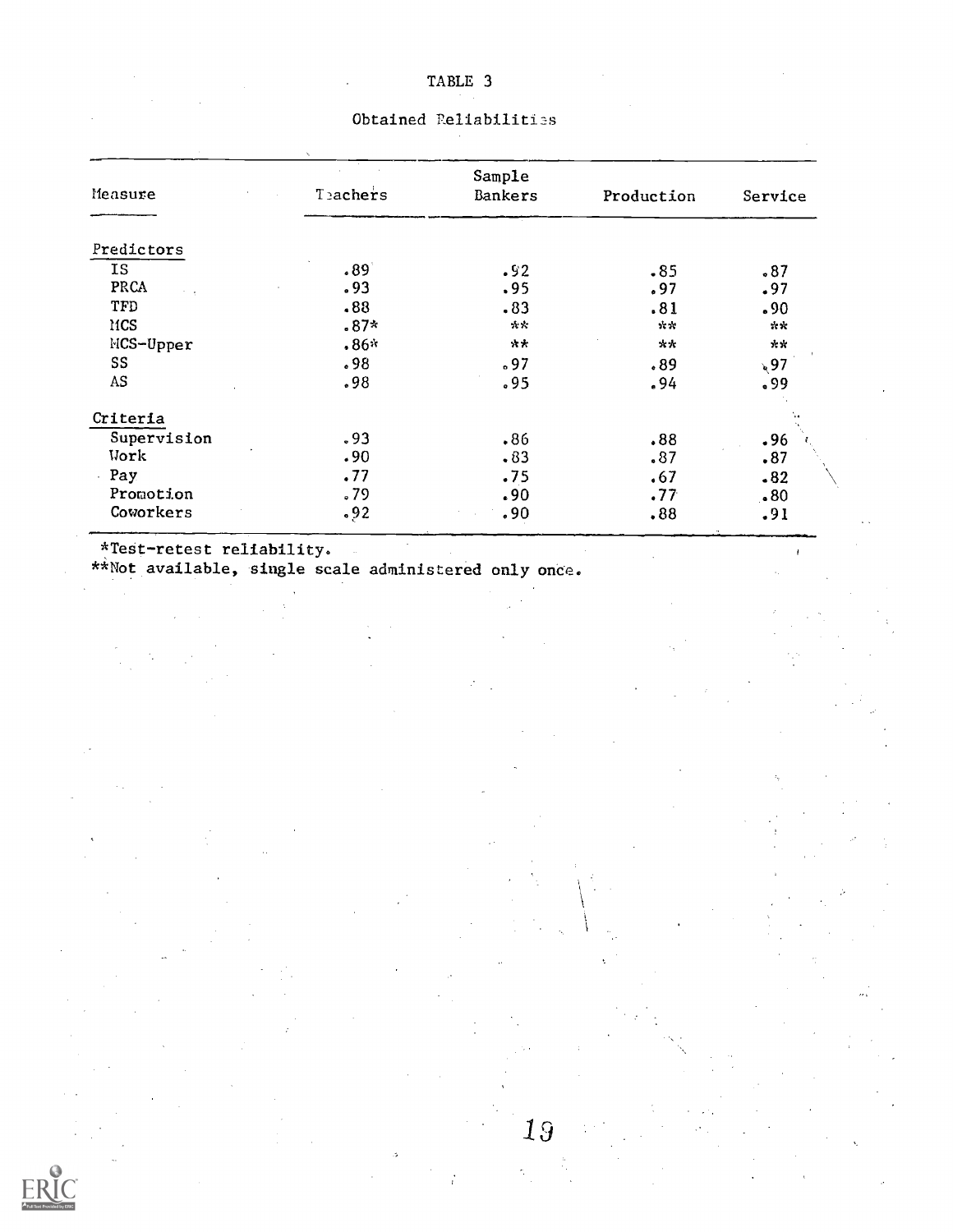| IS $(1)$                                                                              |        |        |
|---------------------------------------------------------------------------------------|--------|--------|
| Teachers (T)<br>$-.49*$<br>1.0<br>$.39*$                                              |        | $.13*$ |
| 1.0<br>Bankers (B)<br>$-52*$<br>$.34*$<br>$24*$                                       | mas.   | .12    |
| Production $(P)$<br>1.0<br>$-.40*$<br>$.36*$<br>.19<br>$\qquad \qquad -$              |        | .27    |
| Service (S)<br>1.0<br>$-.59*$<br>$.46*$                                               | $-.35$ |        |
| PRCA (2)                                                                              |        |        |
|                                                                                       |        |        |
| T<br>$-49*$<br>1.0<br>$-.33*$<br>$\, {\bf B}$<br>$-.52*$<br>$-.35*$<br>$-.23*$<br>1.0 |        | $-17$  |

 $P$  -.40\* 1.0 -.28 -- -- -.21 -.31 S -.59\* 1.0 -.56\* -.25 .20 .20 -.19

B .34\* -.35\* 1.0 .20\* -- -.12 .- .1 P  $.36*$   $-.28*$   $.1.0$   $-.12$   $-.24$   $.32*$ S .46\* -.56\* 1.0 .23 -.15 -- .10

 $T$  .39\* -.33 1.0 -- -- -- -

TABLE 4

 $MCS<sub>2</sub>(4)$  $\mathcal{O}(\mathbb{R})$ T  $1.0$   $19*$   $32*$   $-$ B .24\*  $-23*$  .20\* 1.0 .47\*  $-11$  .23\*  $P$   $-24^x$   $-23^x$   $-20^x$   $-1.0$   $-47^x$   $-11$   $-23^x$ <br> $P$   $-1$   $-1.0$   $-56^x$   $-18$   $-11$ S -- -25 .23 1.0 .31 .32 .42\*  $\mathcal{A}_{\mathcal{A}}$ HCS -Upper (5) T .19\* 1.0 B .47\* 1.0 -.20\* P .19 -- -12 .56\* 1.0 .12 --S .20 -.15 .31 1.0 .65\* .45\* SS (6) T.  $.32*$  -- 1.0 --<br>-.11 -.20\* 1.0 -.38\* B  $11$   $20$ \*  $1.0$   $38$ \* P  $-21$   $-24$   $-18$   $-12$   $1.0$   $-14$ S  $-35$   $-20$   $-32$   $-65$   $1.0$   $14$ AS  $(7)$ T .13\* -- 1.0 B  $12 - 17 - - -$  .23\* .17  $-$  38\* 1.0 <sup>P</sup> .27 -.31\* .32\* .11 -14 1.0  $S \qquad \qquad -- \qquad -- \qquad -- \qquad .19 \qquad .10 \qquad .42* \qquad .45* \qquad .14 \qquad 1.0$ 

\* Significant,  $p < .05$ .

TFD (3)

\*\* Correlations less than  $\pm$  .10 are not reported.

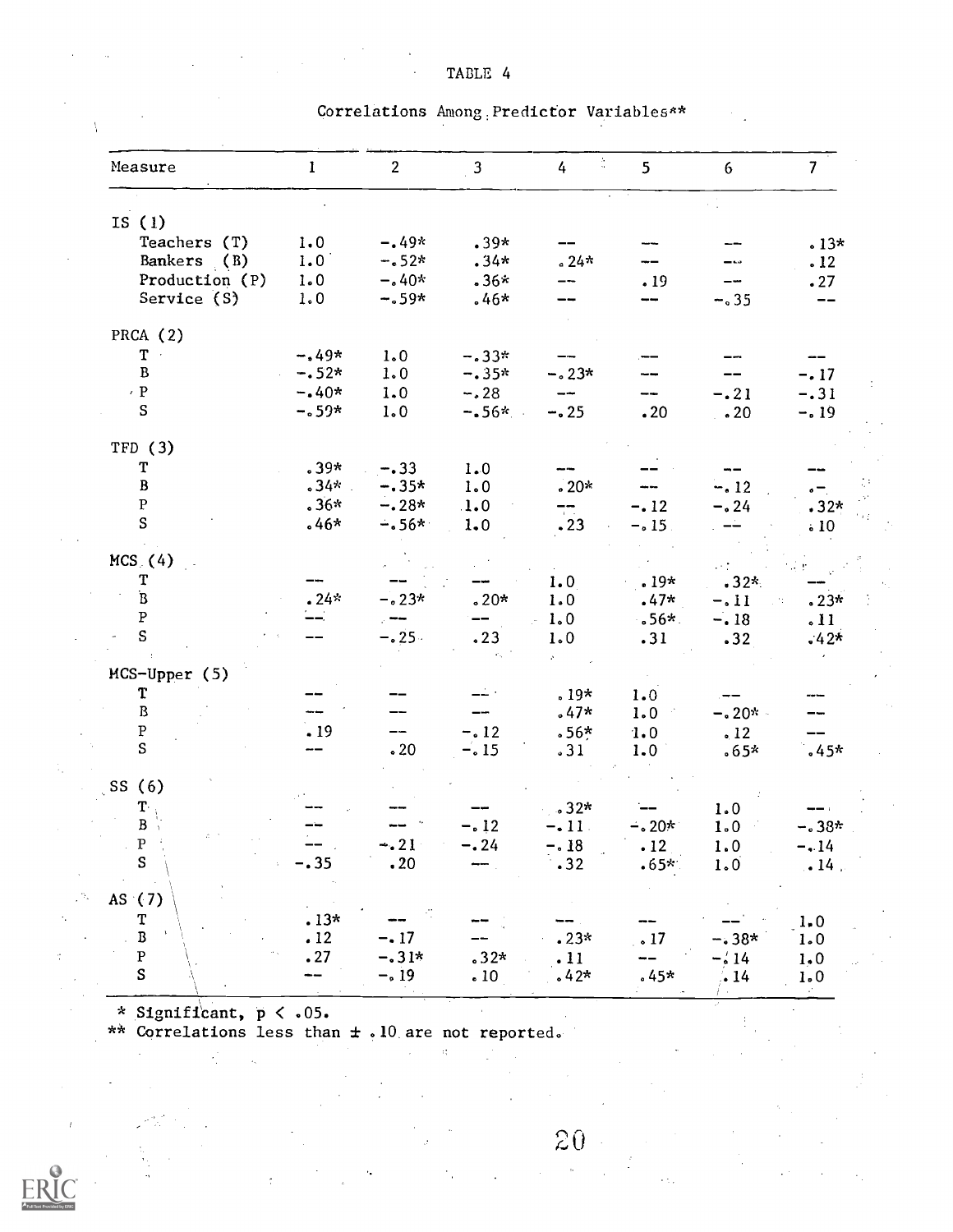## Correlations AMong Criterion Variables\*\*

| Neasure                   | $1^{\circ}$           | $\overline{2}$ | $\overline{3}$   | 4         | 5 <sub>5</sub> |
|---------------------------|-----------------------|----------------|------------------|-----------|----------------|
| Supervision (1)           |                       |                |                  |           |                |
| Teachers $(T)$            | 1                     | $.32*$         | $.16*$           | $.19*$    |                |
| Bankers (B)               | 1                     | $.48*$         |                  |           | $.33*$         |
| Production (P)            |                       |                | .16              | .15       | .17            |
|                           | ı                     | $.55*$         |                  | $-36*$    | .22            |
| Service (S)               |                       | $.58*$         | .38              | $.61*$    | .39            |
| Work $(2)$                |                       |                |                  |           |                |
| $\mathbf T$               | $.32*$                |                | $.21*$           | $.21*$    | $.34*$         |
| B                         | $.48*$                |                | ---              | $.39*$    | $\cdot$ . 28*  |
| $\, {\bf p}$              | $.55*$                | 1              | .10              | $.53*$    | $.53*$         |
| S                         | $.58*$                | $\mathbf{I}$   | .27              | $.43*$    | .38            |
| Pay $(3)$                 |                       |                |                  |           |                |
| Т                         | $.16*$                | $.21*$         |                  | $.33*$    | $.21*$         |
| $\, {\bf B}$              | .16                   |                |                  | $.24*$    | .13            |
|                           |                       | .10            |                  | $.33*$    | .28            |
| $\frac{P}{S}$             | .38 <sup>°</sup>      | .27            |                  | $\sim$ 25 | .22            |
|                           |                       |                |                  |           |                |
| Promotions (4)            | $\sigma = \sqrt{2}$ . |                |                  |           |                |
| $\mathbf T$               | $.19*$                | $.21*$         | $.33*$           |           | $.22*$         |
| $\bf B$                   | .15                   | $.39*$         | $.24*$           |           | .15            |
| $\mathbf P$               | $.36*$                | $.53*$         | $.33*$           |           | $.44*$         |
| S                         | $.61*$                | $.49*$         | .25              |           | $.50*$         |
|                           |                       |                |                  |           |                |
| Coworkers (5)             |                       |                |                  |           | $\Delta\tau$   |
| $\mathbf T$               | $.33*$                | $.34*$         | $.21*$           | $-22*$    |                |
| $\, {\bf B}$              | $\cdot$ 17            | $.28*$         | .13 <sub>0</sub> | .15       |                |
| $\, {\bf p}$              | .22                   | $.53*$         | .28              | $.44*$    |                |
| $\overline{\mathbf{S}}$ . | .39                   | $\sim$ 38      | .22              | $.50*$    |                |

\* Significant, p < .05.

\*\* Correlations less than  $\pm$  .10 are not reported.

 $\hat{\nabla} \hat{\psi}$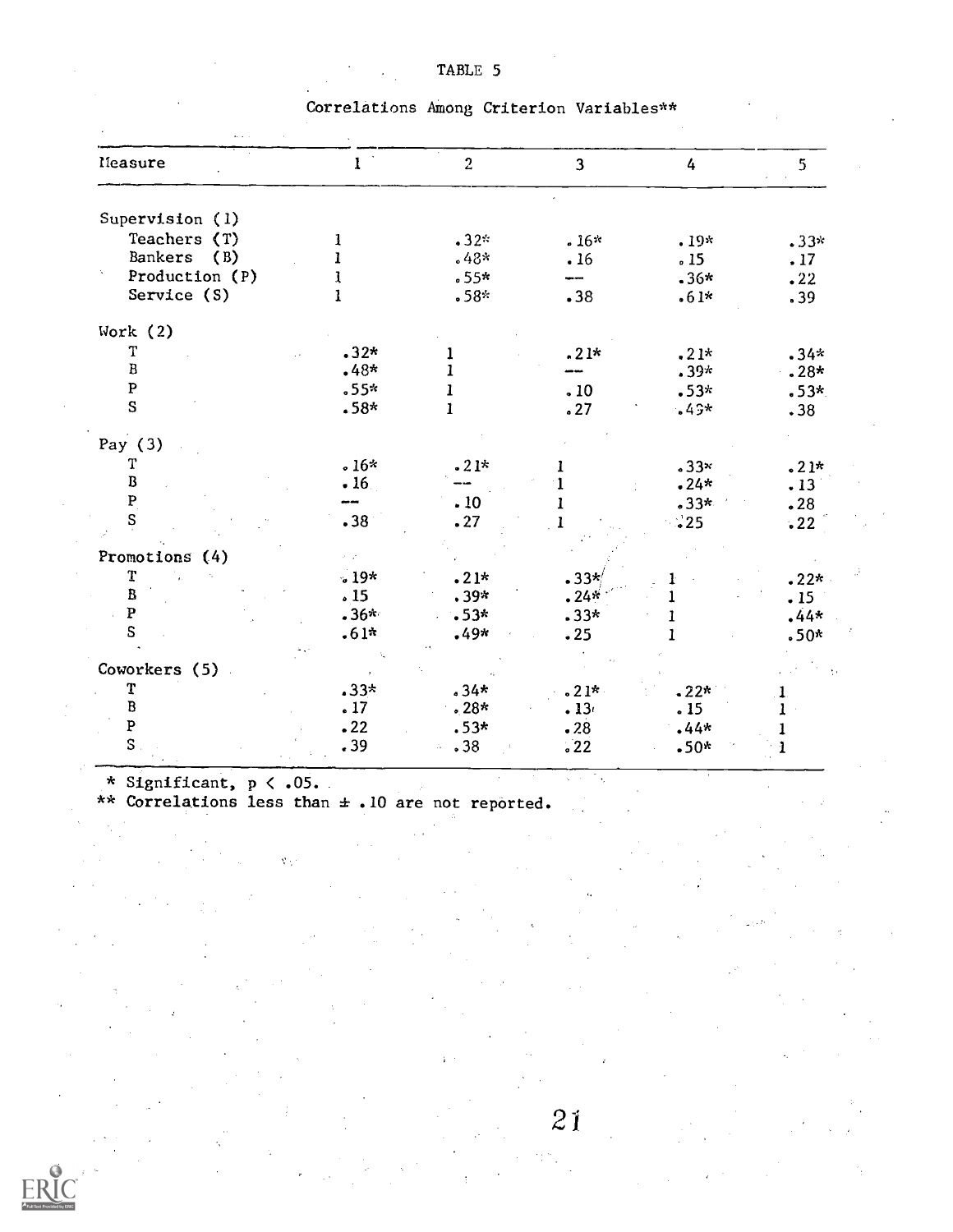| Predictor                       | Supervision   | Work       | Pay        | Promotions | Coworkers        |
|---------------------------------|---------------|------------|------------|------------|------------------|
|                                 |               |            |            |            |                  |
| $\mathtt{IS}$                   |               |            |            |            |                  |
| Teachers (T)                    |               | $.20*$     |            |            |                  |
| Bankers (B)                     | $.25*$        | $.25*$     |            | $\cdot$ 18 |                  |
| Production (P)                  | .26           | $\cdot$ 10 | .14        | .21        | $.34*$           |
| Service (S)                     | .17           |            |            |            |                  |
|                                 |               |            |            |            |                  |
| PRCA                            |               |            |            |            |                  |
| T                               | $-14*$        | $-.14*$    |            |            |                  |
| B                               | $-.12$        | $-.30*$    |            | $-.20*$    |                  |
| ${\bf P}$                       | $-.19$        | $-0.17$    |            | $- 10$     | $-.25$           |
| S                               | $-.20$        |            |            |            | .18              |
|                                 |               |            |            |            |                  |
| TFD                             |               |            |            |            |                  |
| T                               |               |            |            | .10        | $-.11$           |
| $\frac{B}{P}$                   |               |            | $-.12$     | $\cdot$ 16 | $-.15$           |
|                                 |               |            |            |            |                  |
| $\overline{\mathbf{s}}$         |               |            |            | $-13$      |                  |
|                                 |               |            |            |            |                  |
| Combined (Hultiple Correlation) |               |            |            |            |                  |
| T                               | $.15*$        | $.21*$     |            | $.15*$     | .12              |
| B                               | $\cdot$ . 30* | $.33*$     | .14        | $.22*$     | .15              |
| $^{\circ}P$                     | .27           | .18        | $\cdot 20$ | $\cdot$ 22 | $.39*$           |
| $\mathbb S$                     | .27.          |            |            | $\cdot$ 15 | $\cdot 20^\circ$ |

22

## Simple and Multiple Correlations of Individuals Difference Variables with Satisfaction Dimensions\*\*

\*Significant, p < .05.

\*\*Correlation less than ± .10 are not reported.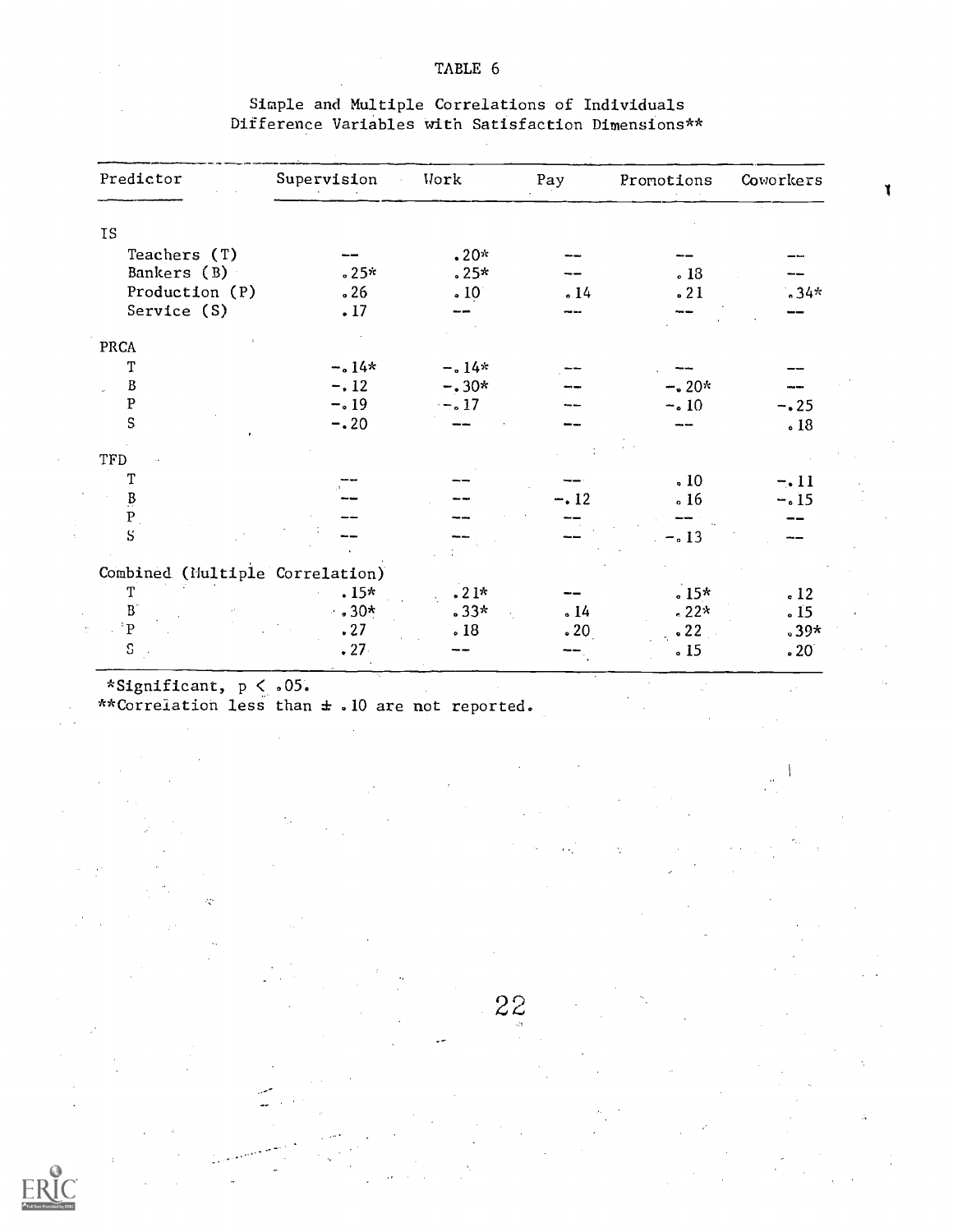| Predictors                      | Supervision | Work       | Pay              | Promotions  | Coworkers |
|---------------------------------|-------------|------------|------------------|-------------|-----------|
| :ICS                            |             |            |                  |             |           |
| Teachers (T)                    | $.40*$      | $.19*$     | .10              |             | $.16*$    |
| Bankers (B)                     | $.35*$      | $.28*$     | $- -$            | $.38*$      |           |
| Production (P)                  | $.30*$      | $---$      | .25 <sup>2</sup> | $\sqrt{26}$ | $-14$     |
| Service (S)                     | $.51*$      | .25        | .14              | .21         | $.44*$    |
| NCS-Upper                       |             |            |                  |             |           |
| T                               |             |            | $.19*$           | .12         |           |
| $\, {\bf B}$                    | .13         | .18        | .18              | $.24*$      |           |
| $\, {\bf P}$                    |             | .14        | $.37*$           | .19         | .03       |
| $\overline{S}$                  | $.49*$      | $.50*$     | .16              | $.42*$      | .33       |
| Supervision (SS)                |             |            |                  |             |           |
| Т                               | $.40*$      | $.19*$     |                  | $.19*$      | $.31*$    |
| $\, {\bf B}$                    |             |            |                  | $-.10$      | .15       |
| ${\bf P}$                       |             | .13        |                  |             | .12       |
| $\overline{\mathbf{s}}$         | .21         | .30        | $\cdot$ 24       | .14         | .27       |
| Administration (AS)             |             |            |                  |             |           |
| $\mathbf T$                     | $.17*$      | $.13*$     |                  | ⊷.          | $.15*$    |
| B                               | $.26*$      |            |                  | .17         |           |
| $^{\circ}$ P                    | .17         |            |                  | .22         |           |
| $\mathbf S$                     | .20         | .14        | $-.20$           | .30         |           |
| Combined (Multiple Correlation) |             |            |                  |             |           |
| $\mathbf{\tilde{L}}$            | $.53*$      | $-28*$     | $.21*$           | $.22*$      | $.36*$    |
| $\, {\bf B}$                    | $.42*$      | $.28*$     | .18.             | $.40*$      | .19       |
| $\, {\bf p}$                    | $.39*$      | $\cdot 20$ | $.39*$           | $.34*$      | .21       |
| $\overline{\mathbf{s}}$         | $.69*$      | $.53*$     | .39              | $.46*$      | $.59*$    |

## $\tilde{\tilde{A}}$  ${\tt Simple}$  and Multiple Correlations of MCS,  ${\tt CSP}$ MCS-Upper, SS, and As with Satisfaction Dimensions\*\*

\*Significant, p <  $\texttt{**Correlations}$  less than  $\pm$  .10 are not reported.



23

ΨÚ